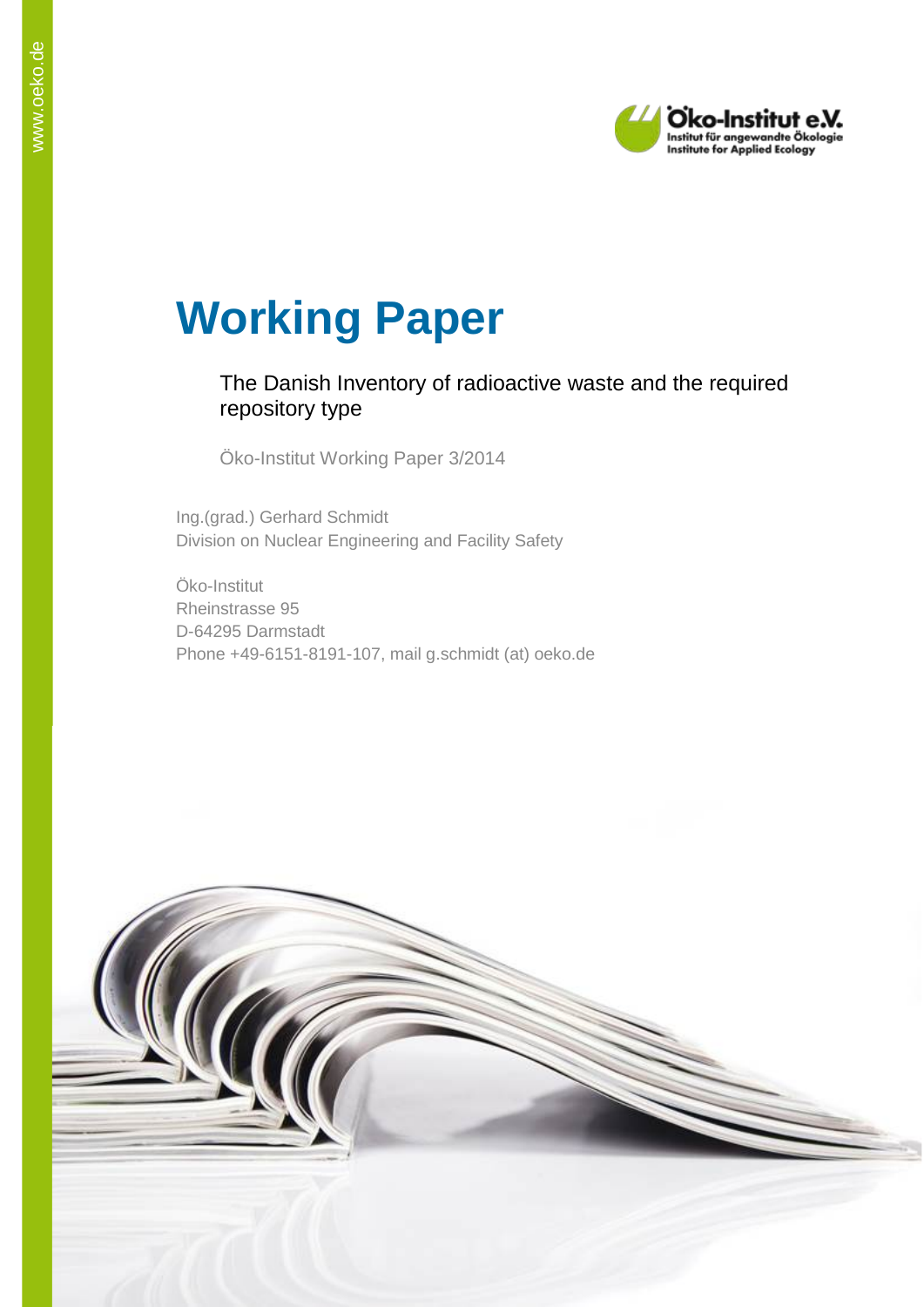# **Öko-Institut e.V. / Oeko-Institut e.V.**

#### Geschäftsstelle Freiburg / Freiburg Head Office

Postfach / P.O. Box 17 71 D-79017 Freiburg. Deutschland / Germany Tel.: +49 761 45295-0 Fax: +49 761 45295-288

#### Büro Darmstadt / Darmstadt Office

Rheinstraße 95 D-64295 Darmstadt. Deutschland / Germany Tel.: +49 6151 8191-0 Fax: +49 6151 8191-133

# Büro Berlin / Berlin Office

Schicklerstraße 5-7 D-10179 Berlin. Deutschland / Germany Tel.: +49 30 405085-0 Fax: +49 30 405085-388

[info@oeko.de](mailto:info@oeko.de) [www.oeko.de](http://www.oeko.de/)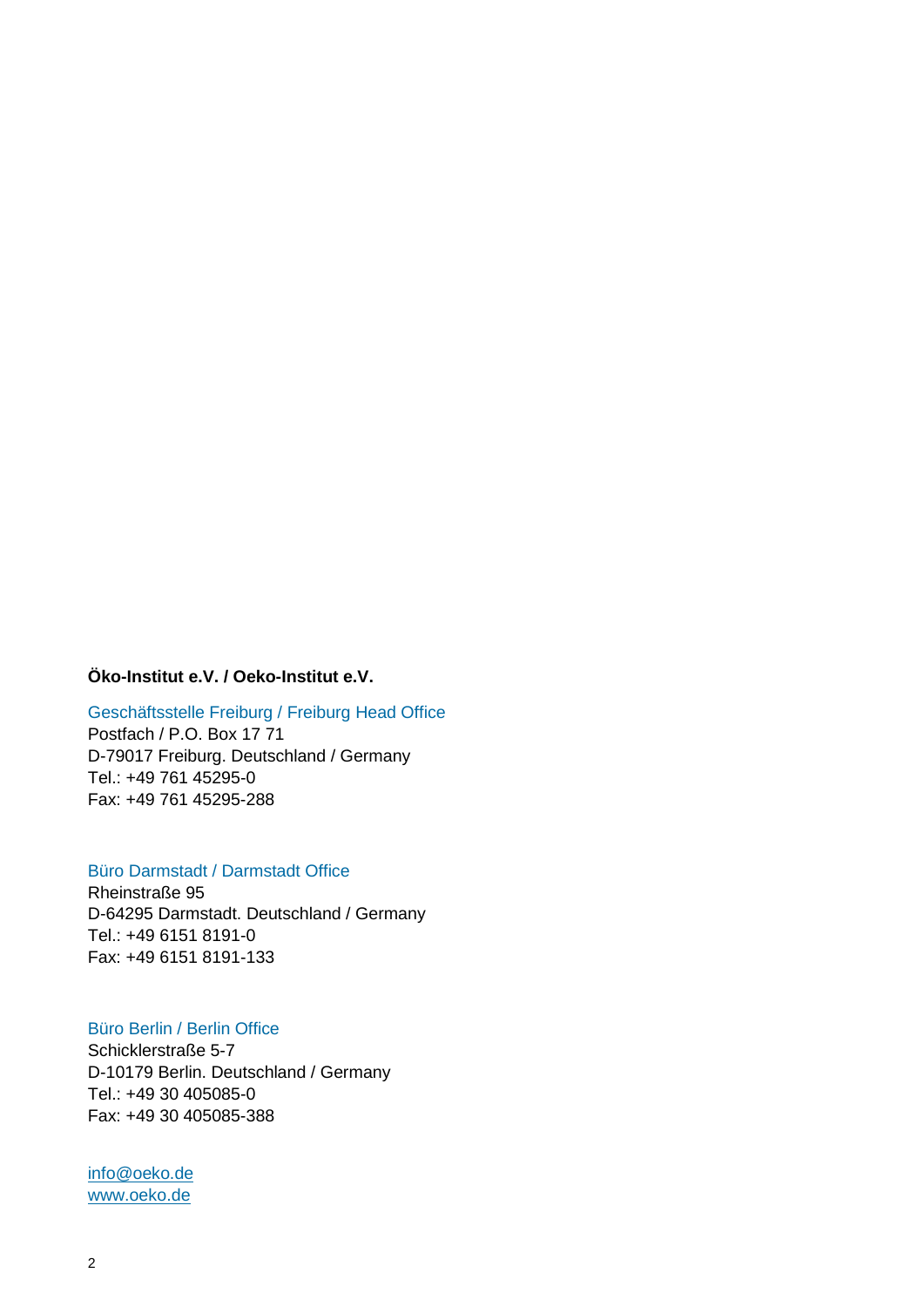# **Working Paper**

# The Danish Inventory of radioactive waste and the required repository type

# Gerhard Schmidt

Working Paper 3/2014 Öko-Institut e.V. / Oeko-Institut e.V.

November 2014

Download: [www.oeko.de/oekodoc/2161/2014-711-en.pdf](http://www.oeko.de/oekodoc/2161/2014-711-en.pdf)



Dieses Werk bzw. Inhalt steht unter einer Creative Commons Namensnennung, Weitergabe unter gleichen Bedingungen 4.0 Lizenz. Öko-Institut e.V. [Jahr]

This work is licensed under Creative Commons Attribution-Share Alike 4.0. Oeko-Institut e.V. [year]

Die Working Paper Series des Öko-Instituts ist eine Sammlung wissenschaftlicher Beiträge aus der Forschungsarbeit des Öko-Instituts e.V. Sie präsentieren und diskutieren innovative Ansätze und Positionen der aktuellen Nachhaltigkeitsforschung. Die Serie ist offen für Arbeiten von Wissenschaftlerinnen und Wissenschaftlern aus anderen Forschungseinrichtungen. Die einzelnen Working Paper entstehen in einem sorgfältigen wissenschaftlichen Prozess ohne externes Peer Review.

Oeko-Institut's Working Paper Series is a collection of research articles written within the scope of the institute's research activities. The articles present and discuss innovative approaches and positions of current sustainability research. The series is open to work from researchers of other institutions. The Working Papers are produced in a scrupulous scientific process without external peer reviews.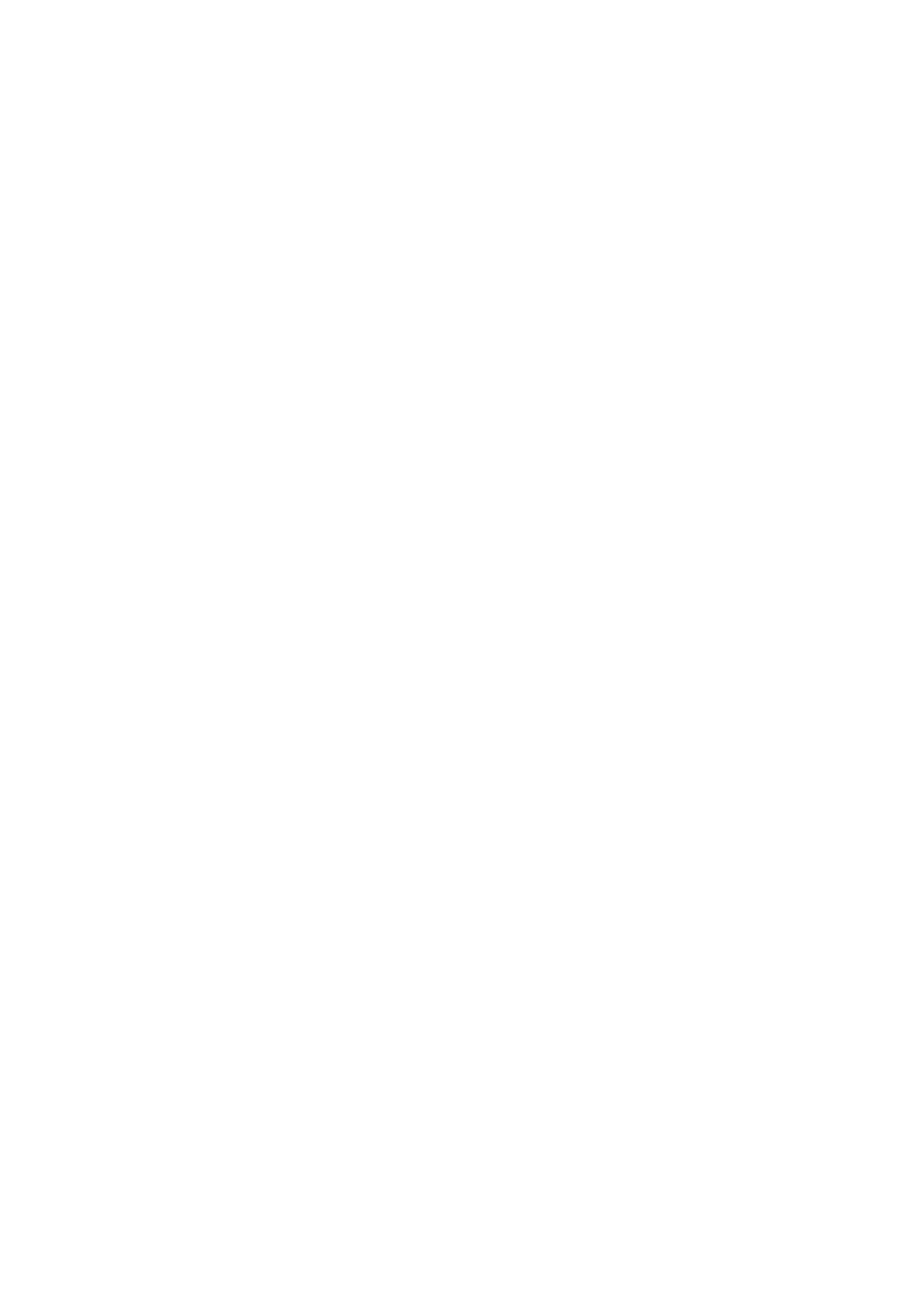### <span id="page-4-0"></span>**Zusammenfassung**

Dänemark verfügt über ein geringes Inventar an radioaktiven Abfällen. Da in Dänemark keine kommerziellen Kernkraftwerke errichtet und betrieben wurden, resultiert dieses Inventar aus verschiedenen Forschungsaktivitäten.

Um mit diesen Abfällen langfristig umzugehen, hat die dänische Regierung angeordnet, die Abfälle zu beschreiben und mögliche Optionen für deren Verbleib zu untersuchen. Basierend auf vagen Kriterien wurden die meisten Abfallarten als "kurzlebig" und als geeignet für eine oberflächennahe Deponierung bezeichnet. Die Regierung hat dann den geologischen Dienst GEUS damit beauftragt, Dänemark nach potentiell geeigneten Standorten für ein oberflächennahes Endlager abzuscannen. Als "geeignet" wurden dabei Standorte in 0 bis 100 m Tiefe definiert. Weder wurden Isolationseigenschaften oder andere Anforderungen an geologische Schichten gestellt noch wurden diese Eignungskriterien in einem erweiterten Kreis abgestimmt (Experten, Öffentlichkeit). GEUS hat eine größere Anzahl geeigneter Standorte identifiziert und daraus sechs als vielversprechend ausgewählt.

In diesem Papier wird die Grundentscheidung analysiert, für die meisten Abfallarten die oberflächennahe Deponierung zu wählen. Als zentrales Kriterium für die Eignung der Abfallarten für die oberflächennahe Deponierung wird deren radioaktiver Zerfall über die kommenden 300 Jahre unter heute geltende Freigabekriterien definiert. Die Ergebnisse zeigen, dass keine der dänischen Abfallarten dieses einfache Kriterium erfüllt. Alle liegen in diesem Zeitraum über der Freigabegrenze, die meisten von ihnen um mehrere Größenordnungen und über wesentlich längere Zeiträume wie 100.000 Jahre und länger.

Die grundlegende Annahme bei der durchgeführten Standortauswahl, es sei nach oberflächennahen Standorten für kurzlebige Abfälle zu suchen, erweist sich daher als fehlerhaft. Der gesamte Prozess sollte daher erneut durchgeführt werden und auf der Basis, dass der Langzeiteinschluss in undurchlässigen Schichten zu garantieren ist. Die Eignungskriterien sollten sich auf den Langzeiteinschluss konzentrieren und sollten im Vorhinein abgestimmt sein.

# <span id="page-4-1"></span>**Abstract**

Denmark has a relatively small inventory of radioactive wastes. As Denmark never built and operated nuclear power plants, the wastes resulted only from various research activities.

In order to manage those wastes, the Danish Government has ordered to describe those wastes and the available management options. Based on vague criteria, most of the waste types were termed as "short-lived" and as suitable for a surface-near disposal facility. The Government then ordered the Geological survey organization of Denmark, GEUS, to scan Denmark for suitable locations. "Suitable" depth was defined as 0 to 100 m below ground. Neither were isolation properties or other requirements for geological layers defined nor were those criteria agreed in a broader sense (with experts, with the public). GEUS identified a number of potentially suitable locations and selected six of those as the most promising.

In this paper the basic decision of preferring surface-near disposal for most of the waste types is analysed. As a central criterion for the suitability of the waste types for surface-near disposal is defined that those waste types decay within 300 years to below today's clearance levels. The results show, that none of the Danish types of waste meets this simple requirement. All are above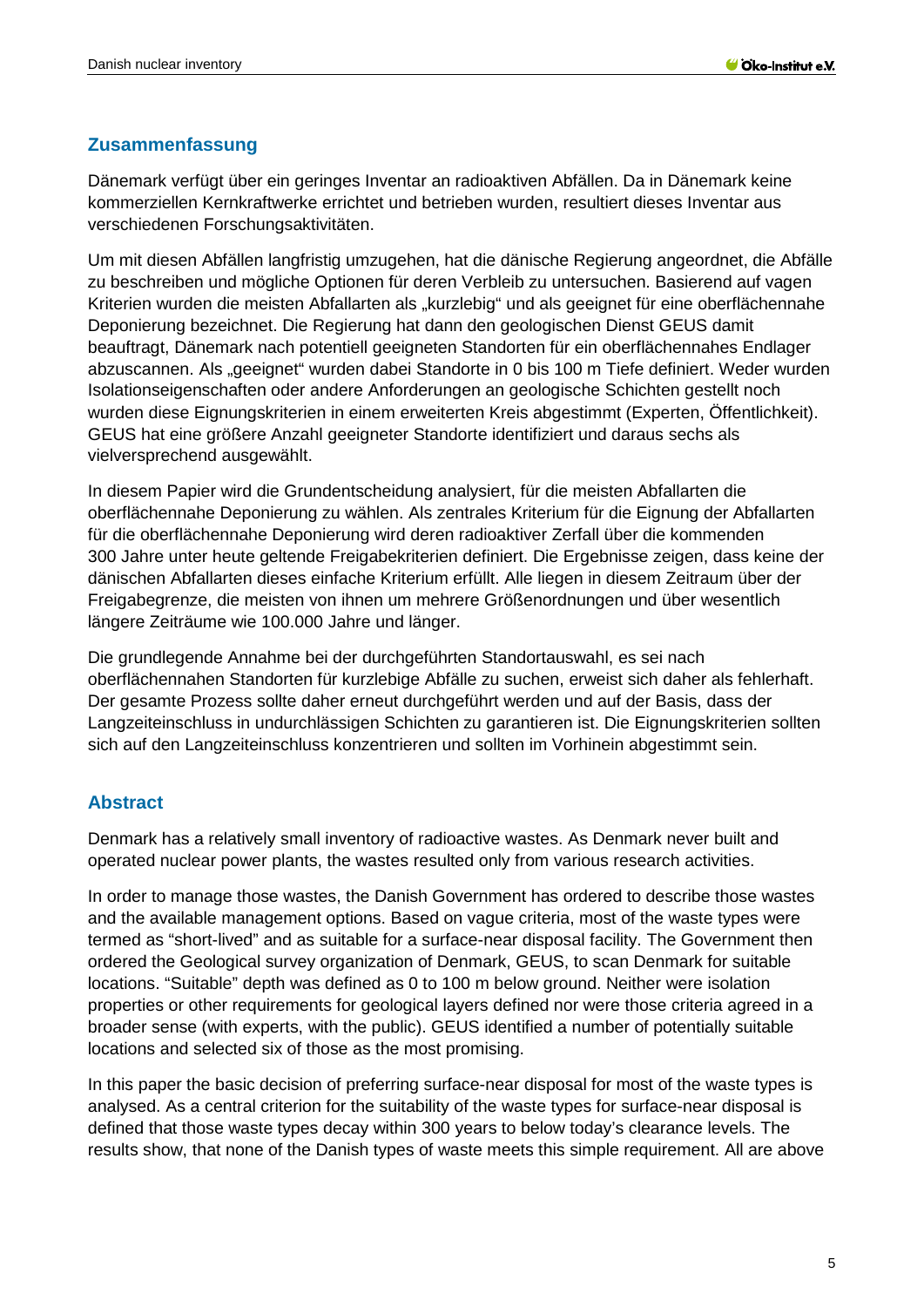that criterion, most of them by several orders of magnitude and over very much longer times such as 100.000 years or even longer.

The basic assumption of the performed site selection procedure, to search for near-surface locations for short-lived wastes, so proves to be invalid. The whole process should be re-done on the basis that the long-term isolation of those wastes in impermeable layers has to be guaranteed. The suitability criteria should focus on the long-term isolation of all wastes and should be agreed in advance.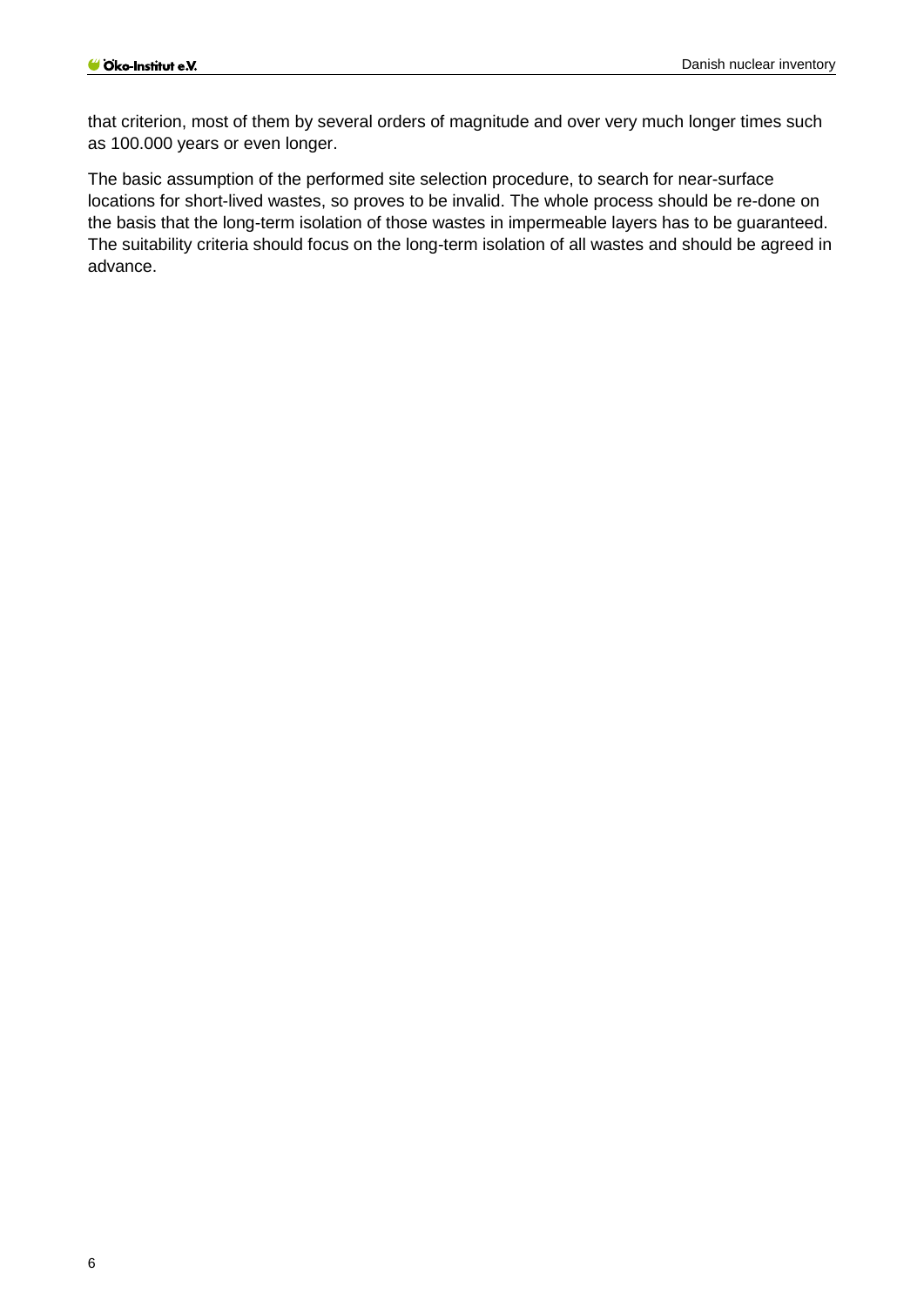# **Table of Contents**

|                        | <b>Zusammenfassung</b>                                                                             | 5  |
|------------------------|----------------------------------------------------------------------------------------------------|----|
| <b>Abstract</b>        |                                                                                                    | 5  |
| <b>List of Figures</b> |                                                                                                    | 8  |
| <b>List of Tables</b>  |                                                                                                    | 9  |
| 1.                     | <b>Preface and content</b>                                                                         | 11 |
| 2.                     | Steps chosen in Denmark for managing its radioactive wastes                                        | 11 |
| 3.                     | Safety requirements for nuclear waste management                                                   | 12 |
| 3.1.                   | Basic requirements of nuclear waste disposal                                                       | 12 |
| 3.2.                   | <b>Disposal in geologic formations</b>                                                             | 13 |
| 3.3.                   | Long-term interim storage                                                                          | 16 |
| 3.4.                   | <b>Time scales</b>                                                                                 | 17 |
| 3.5.                   | Basic conclusions for the Danish waste management concept                                          | 18 |
| 4.                     | <b>Required isolation times for the Danish inventory</b>                                           | 20 |
| 4.1.                   | The longevity based on current clearance criteria                                                  | 20 |
| 4.1.1.                 | The exemption or clearance concept in radiation protection                                         | 20 |
| 4.1.2.                 | Exemption or clearance levels for radionuclides                                                    | 21 |
| 4.2.                   | Typical short-lived wastes that fit into near-surface facilities                                   | 22 |
| 4.3.                   | Application of clearance levels, first example: type 2 waste                                       | 23 |
| 4.4.                   | Example 2: type 1 waste                                                                            | 25 |
| 4.5.                   | Example 3: waste type 3 Lead and steel                                                             | 26 |
| 4.6.                   | All waste types of the Danish inventory                                                            | 27 |
| 4.7.                   | <b>Waste radiotoxicity</b>                                                                         | 29 |
| 5.                     | A single high-performance or several different repositories with<br>tailored isolation properties? | 29 |
| 5.1.                   | Waste-centered tailored isolation requirements                                                     | 29 |
| 5.2.                   | Waste isolation principles for the Danish inventory                                                | 30 |
| 5.3.                   | Inappropriate separation of waste types from the repository inventory                              | 31 |
| 6.                     | <b>Conclusions</b>                                                                                 | 32 |
|                        | <b>List of References</b>                                                                          | 33 |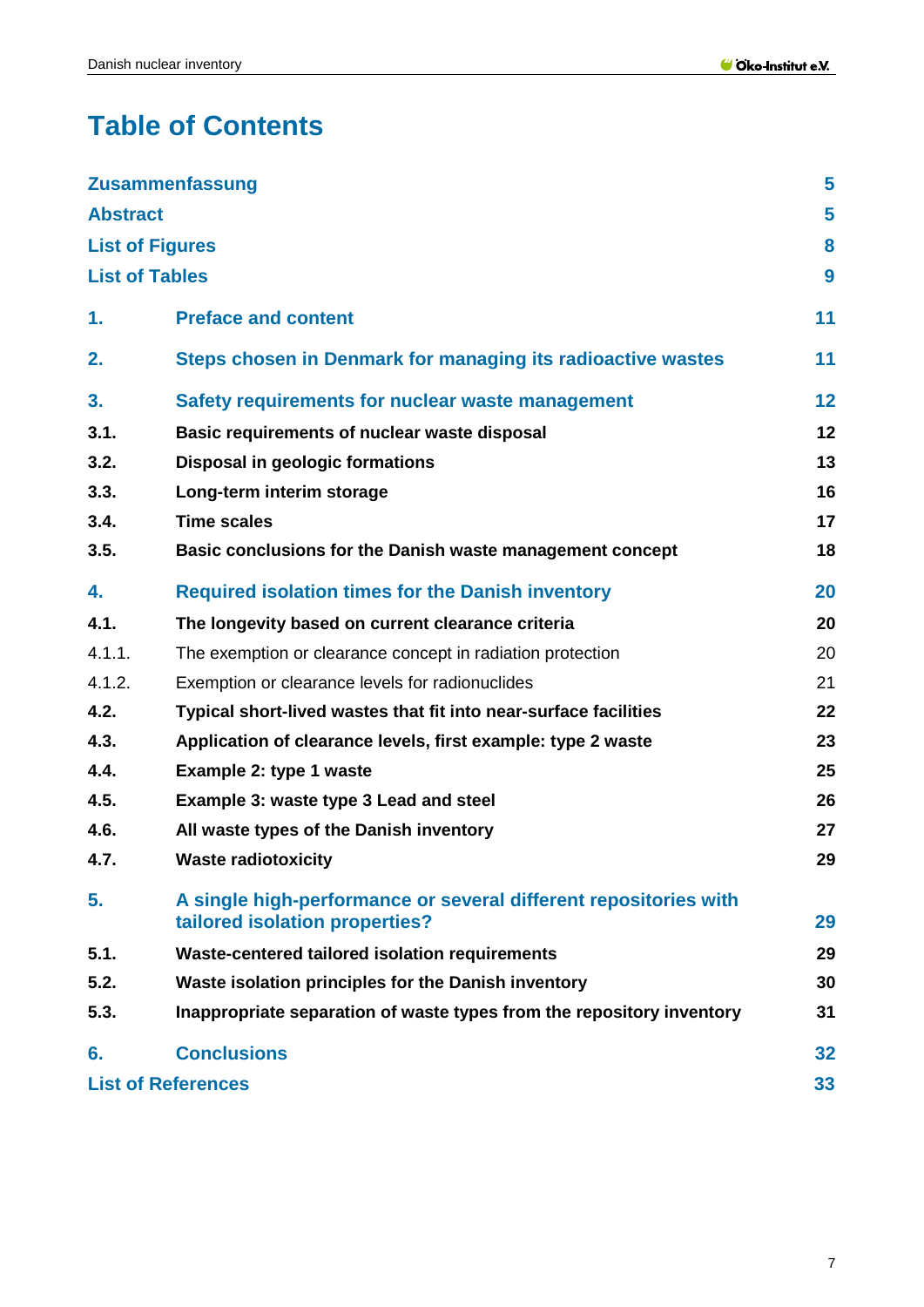# <span id="page-7-0"></span>**List of Figures**

| Figure $3-1$ : | Repository in an impermeable geologic layer                             | 14 |
|----------------|-------------------------------------------------------------------------|----|
| Figure 3-2:    | Barrier functions enclosing waste constituents                          | 16 |
| Figure 3-3:    | Enclosure over shorter term periods                                     | 17 |
| Figure 3-4:    | Potential impacts that can compromise safety of near-surface facilities | 18 |
| Figure 3-5:    | Enclosure over longer term periods                                      | 18 |
| Figure $4-1$ : | Multiples of clearance levels for a typical short-lived waste           | 22 |
| Figure 4-2:    | The same waste, but different clearance values (EU Table A)             | 23 |
| Figure 4-3:    | Decay of waste type 2 (contaminated aluminum) of the Danish             |    |
|                | inventory                                                               | 24 |
| Figure 4-4:    | Decay of waste type 1 (graphite) of the Danish inventory                | 25 |
| Figure 4-5:    | Decay of waste type 3 (Lead and steel) of the Danish inventory          | 27 |
| Figure 4-6:    | Decay characteristics of all wastes of the Danish inventory             | 28 |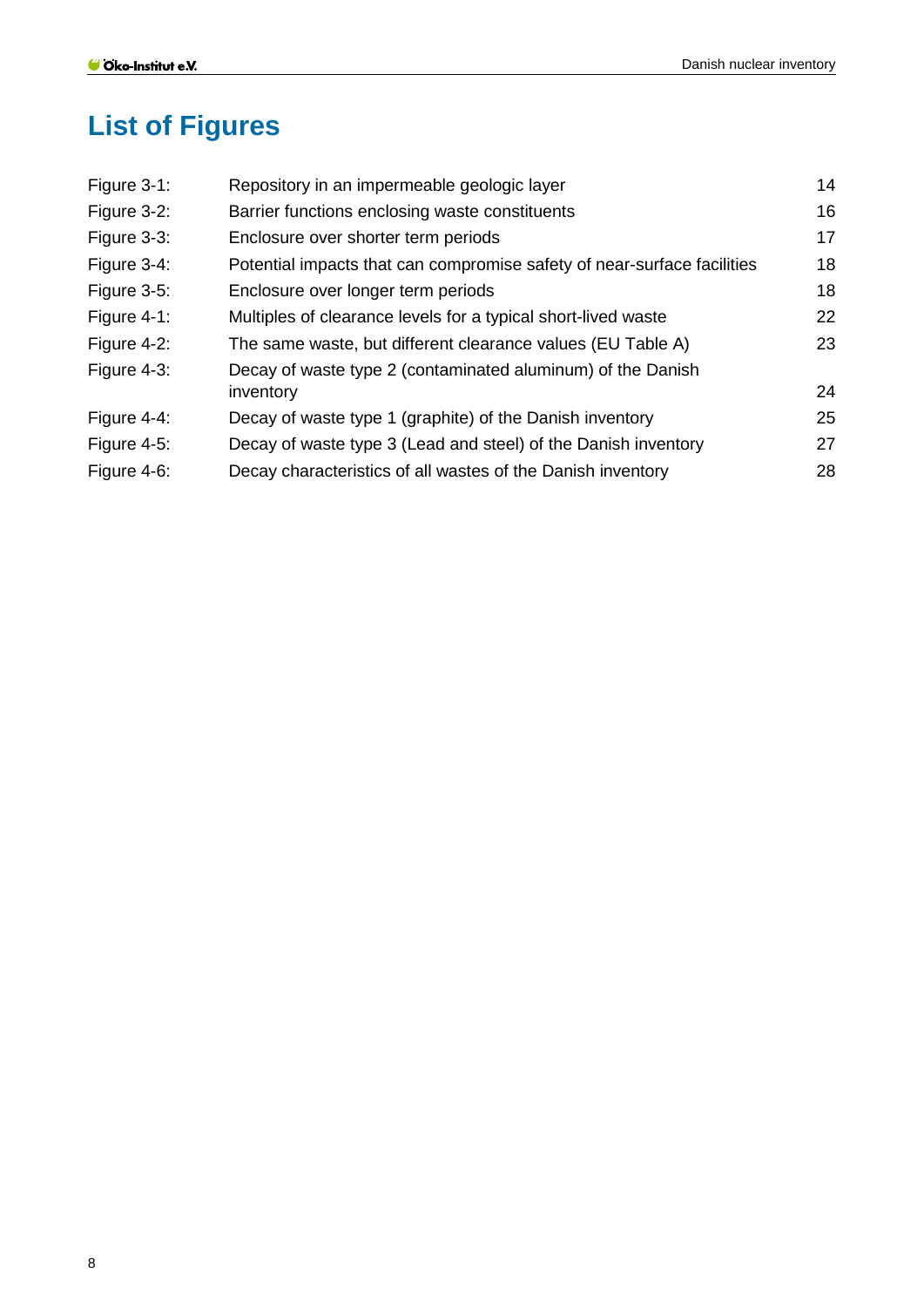# <span id="page-8-0"></span>**List of Tables**

| Table $3-1$ : | Time of isolation and means to achieve protection of man and          |    |
|---------------|-----------------------------------------------------------------------|----|
|               | environment from radioactive wastes                                   | 13 |
| Table $4-1$ : | Examples for nuclide-specific exemption and clearance levels, in Bq/q |    |
|               | material                                                              | 21 |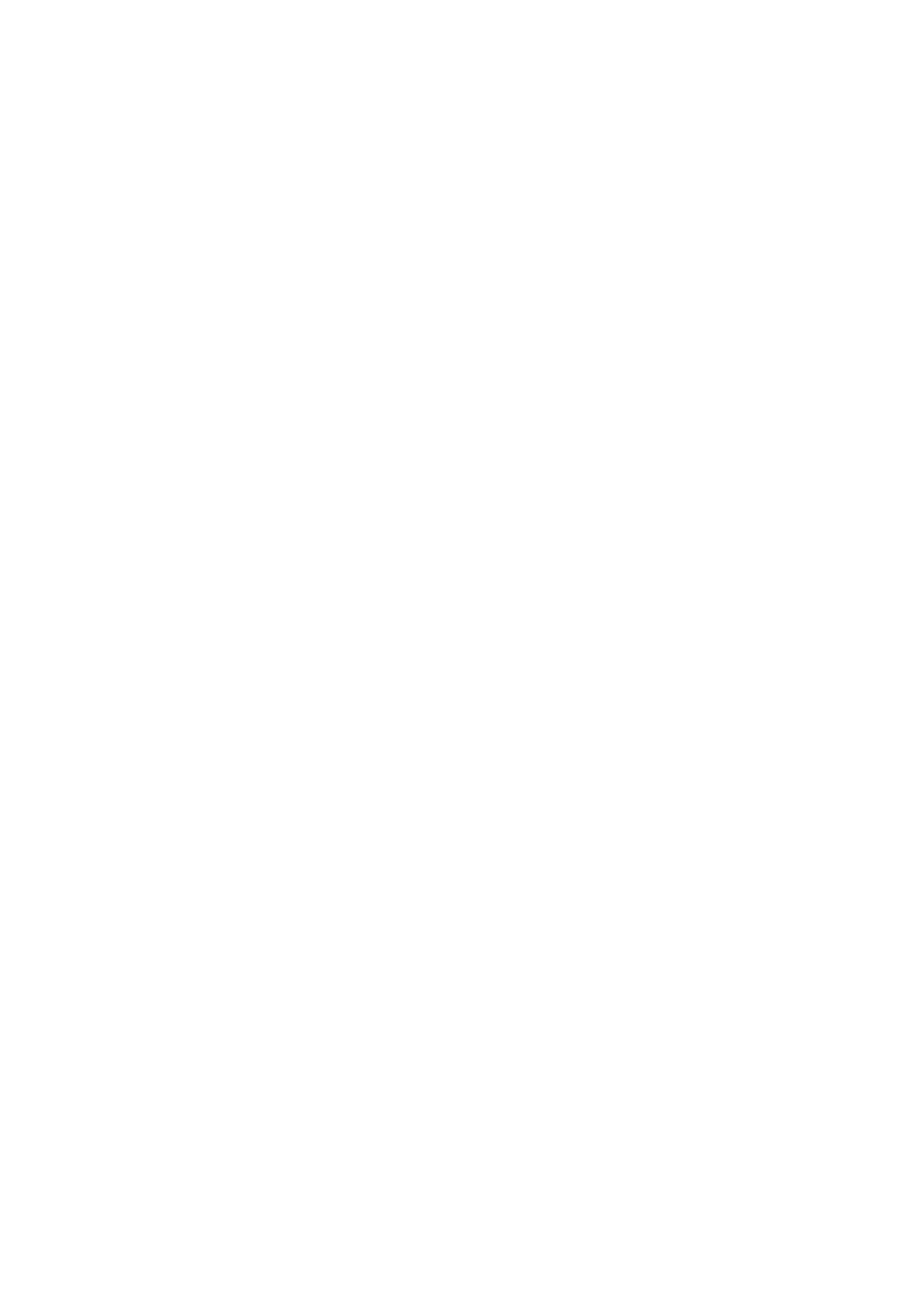#### <span id="page-10-0"></span>**1. Preface and content**

Denmark has a relatively small inventory of radioactive wastes in terms of waste masses. As Denmark never built and operated nuclear power plants, the wastes resulted only from various research activities at the Risø Laboratory or were collected there (e.g. radioactive sources). The research activities at Risø were manifold, from general nuclear research over operation of three research reactors to uranium ore leaching. This resulted in several waste types, such as

- spent fuel from different research reactors,
- decommissioning wastes from these research reactors,
- operating wastes from those,
- spent radiation sources,
- uranium and uranium tailings,

and a large variety of different waste items (e.g. irradiated graphite and contaminated aluminium as decommissioning wastes). In total, 22 different waste types have to be managed.

This paper evaluates the wastes in the Danish inventory and derives some basic conclusions on the Danish concept.

### <span id="page-10-1"></span>**2. Steps chosen in Denmark for managing its radioactive wastes**

The following steps have been performed in Denmark to manage its radioactive wastes:

- 1. In a feasibility study /DD 2011/ the existing waste inventory was described and analyzed to identify the possible management options for those wastes. But this was not based on any safety criteria but on the sole believe that a small inventory requires only a small facility on the surface or in a small depth of less than 100 m below ground. With this pre-decision in mind, the different waste types and their radioactive decay over time were calculated and short-lived and longer-lived wastes were identified from that, but again without clear criteria. For all wastes, that were either of a high activity (e.g. spent fuel) or extremely long-lived (such as uranium) alternative options were briefly discussed, but not elaborated in more detail. So the study finally came to the conclusion that an above-ground disposal facility is sufficient and all waste types that do not fit into that facility should be managed elsewhere or in a different way (without going into further detail with those alternative solutions).
- 2. Following that, the Danish Geological Survey GEUS was commissioned to scan Denmark's landmass for potential sites that fulfil this criterion (at surface or at a maximum depth of 100 m). Again, there were no additional suitability criteria given, such as preferred geological layer types, maximum hydraulic conductivity of layers, minimum layer thicknesses, minimum layer depth, etc. Without those typical safety-related criteria GEUS identified suitable areas in Denmark, collected existing knowledge (on surface structures, by generic geologic knowledge, and via information from past boreholes) and, from that knowledge base, condensed the areas down to only six potential host sites in five different municipalities.
- 3. On this basis, as the next step, it is planned to perform a Strategic Environmental Impact Assessment (SEIA) procedure.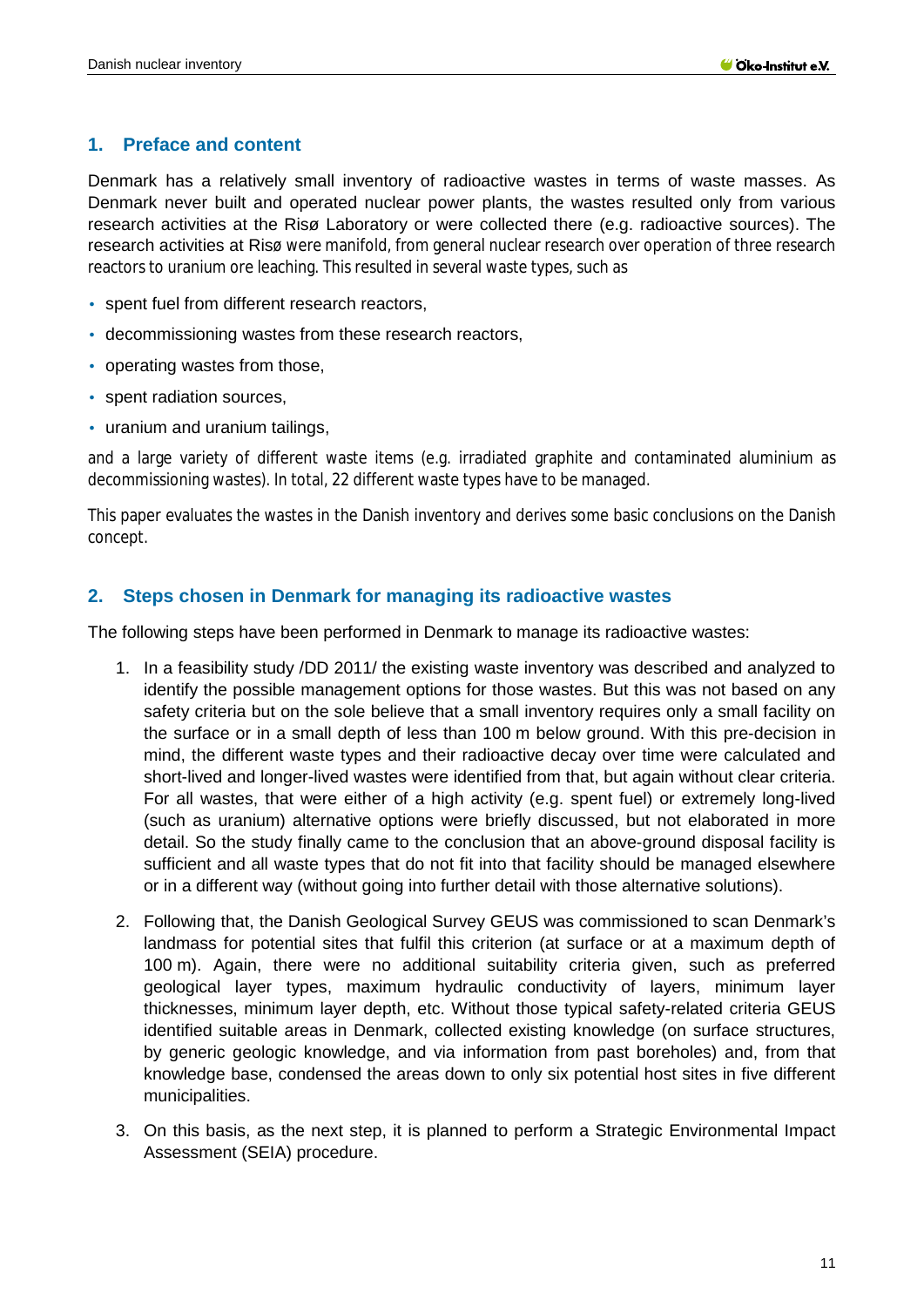This is already all-in-all an astounding procedure up to now:

- The basic decision that a surface-near facility is sufficient has obviously been drawn early in the process, without defining and applying any rational safety-related criteria.
- The decision to exclude all wastes from the inventory of the surface-near disposal facility and to find something else, whatsoever, for those seems already fixed<sup>[1](#page-11-2)</sup>.
- The site selection procedure was started neither with clear safety criteria nor with a consent on those criteria among experts nor with a procedure to achieve a consent on those in a broader sense. The up-most strategic issues were already decided upon, by a few experts that obviously were not very familiar with the basics of nuclear waste disposal.
- So what can be the outcome of a Strategic Assessment now? To just re-confirm those two basic decisions that have already been drawn long ago, to re-confirm the methodology and the results of GEUS's site selection procedure and to compel the unwilling four affected communities by a national decision to accept this procedure and national decision?

The following lays down some of the basics of nuclear waste management and disposal in brief and asks if these basic rules are followed in Denmark.

#### <span id="page-11-0"></span>**3. Safety requirements for nuclear waste management**

#### <span id="page-11-1"></span>**3.1. Basic requirements of nuclear waste disposal**

The basic task of disposing nuclear wastes is to prevent its radioactive constituents from entering the environment, from moving into the air (for gaseous constituents) or into rivers, lakes or the sea (for dissolved constituents). The enclosure of those radioactive constituents in un-permeable layers then has the effect that the radioactive constituents decay without causing any radioactive doses to man and the environment. This basic concept is called "Concentrate and Confine" (C&C)<sup>[2](#page-11-3)</sup>.

The time over which the confinement of wastes has to perform its safety function depends from the waste's constituents. [Table](#page-12-1) 3-1 provides three basic categories of wastes and their required isolation time.

The waste type requiring only a single year of confinement and isolation are medical wastes from the application of radionuclides. Those radionuclides have extremely short half-life times and decay nearly completely within one year. Wastes consisting of such radionuclides can be stored, then measured and released from regulatory control. Those wastes are then managed like other non-radiological medical wastes (e.g. incinerated or disposed). But note that those wastes always show additional small concentrations of longer-lived nuclides, but their concentration is below any radiological concern (on this term see below).

The second waste type requiring up to 300 years confinement are waste types with high concentrations of tritium (half-life 12.32 years) or those contaminated with cesium-137 (30.17 years) or strontium (28.97 years). Those nuclides decay enough in 300 years so they can

-

<span id="page-11-2"></span>But what if only two of the 21 wastes fit into a surface-near facility?

<span id="page-11-3"></span><sup>2</sup> The opposite is "Disperse and Dilute", D&D, spreading the radioactive content as fast as possible over as much as possible water and land mass. D&D is attributed to an accumulative dose increase (small doses add up over long exposure times to large populations) and the resulting collective health detriments.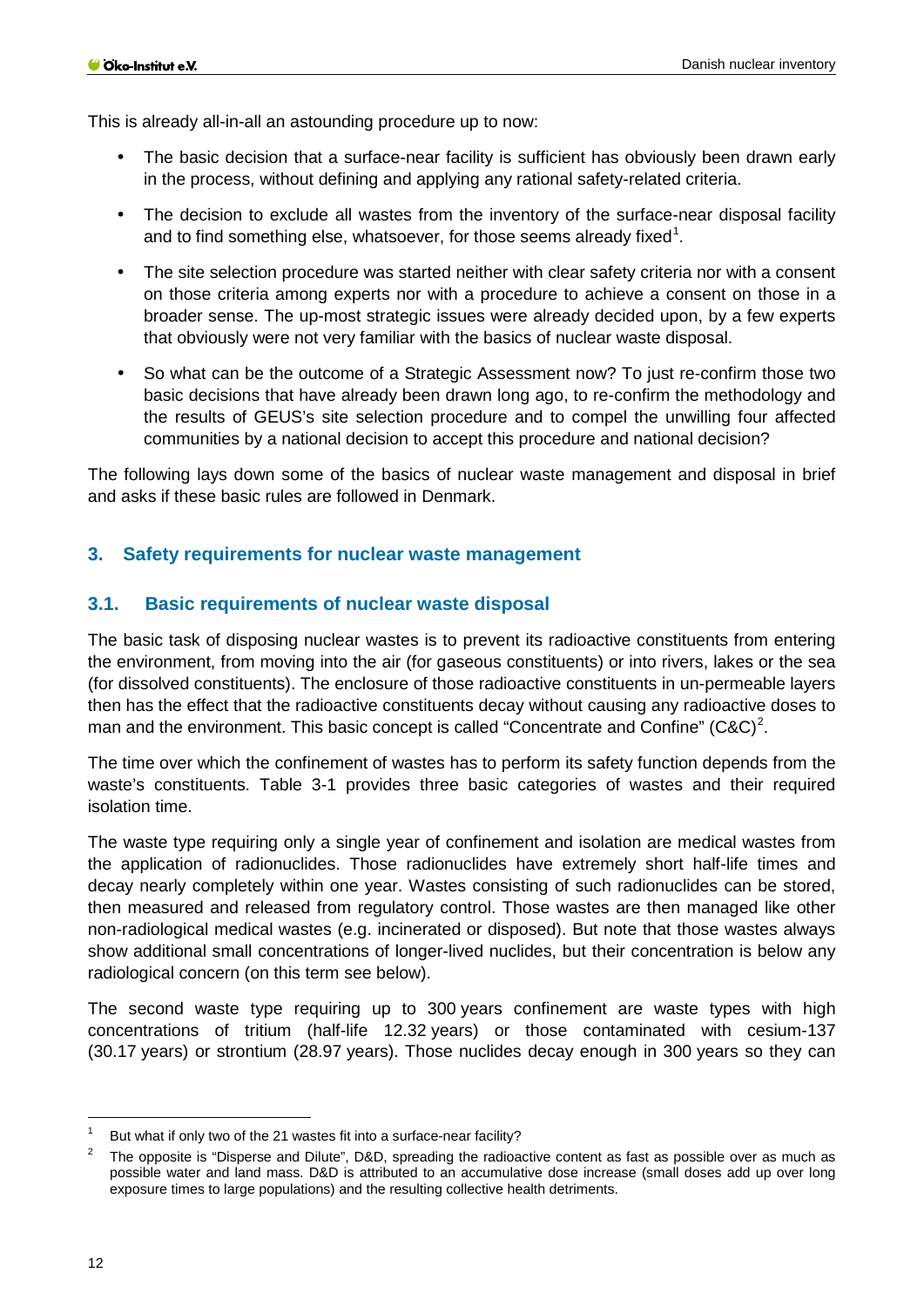be released from further regulatory control. Note that these wastes also contain longer-living radionuclides as constituents, but in small concentrations that are not of any regulatory concern<sup>[3](#page-12-2)</sup>.

A very few special wastes decay within roughly 50 years to below regulatory concern limits. These wastes result from decommissioning with high contaminations of cobalt-60 and small concentrations of longer-lived nuclides. But these are single items while the majority of the wastes are longer-lived.

<span id="page-12-1"></span>**Table 3-1: Time of isolation and means to achieve protection of man and** 

|                 |                                                       |                                             | environment from radioactive wastes                                                                                                        |                                                                                                                                                                                                                                        |
|-----------------|-------------------------------------------------------|---------------------------------------------|--------------------------------------------------------------------------------------------------------------------------------------------|----------------------------------------------------------------------------------------------------------------------------------------------------------------------------------------------------------------------------------------|
| Time<br>(years) | Waste<br>types                                        | <b>Facility type</b>                        | Safety guaranteed by                                                                                                                       | <b>Remarks</b>                                                                                                                                                                                                                         |
| 1               | Medical<br>waste from<br>application<br>of isotopes   | Decay storage<br>facility (at<br>source)    | Administrational means                                                                                                                     | Final release from regulatory<br>control after storage, further<br>management of the waste<br>similar to other medical wastes                                                                                                          |
| 300             | Specific<br>operational<br>wastes from<br><b>NPPs</b> | Above ground<br>or near-surface<br>disposal | Administrational means, active<br>monitoring and inspection<br>necessary                                                                   | Only applicable for specific<br>waste types, surface-near<br>disposal facilities have a high<br>probability of failures:<br>vulnerable to loss-of-control<br>cases, loss-of-memory,<br>leaching, ageing, and several<br>natural events |
| > 300           | All waste<br>types                                    | Deep disposal<br>in geologic<br>formations  | Stability and integrity of<br>geologic host formation, low<br>hydraulic conductivity and high<br>sorption capability of the near-<br>field | Requires proof of integrity and<br>isolation properties beyond<br>reasonable doubt, not<br>vulnerable to future ice ages<br>and geologic fracturing                                                                                    |

All other wastes are too long-lived to be suitable for surface disposal. They require isolation times that are

- beyond 300 years where any administrational control (protection of the site against re-use including direct contact with the disposed wastes, societal memory conserving the special protection status that the location requires) is unreliable and insufficient,
- beyond 1,000 years where massive climatic or societal destructive events are highly probable on the near-surface, or
- beyond 10,000 years where massive climatic changes are to be expected (ice ages, etc.).

# <span id="page-12-0"></span>**3.2. Disposal in geologic formations**

-

It is clear from this that for any wastes that cannot be exempted from regulatory control or cleared<sup>[4](#page-12-3)</sup> within a few hundred years geologic disposal is the only viable option to guarantee their long-term

<span id="page-12-3"></span><span id="page-12-2"></span>The term "not of regulatory concern" means that associated doses are below 10 µSv/a, one hundredth of the dose limit for emissions from nuclear facilities. The accepted health risk from that limit is in the order of  $10^{-6}$  per year.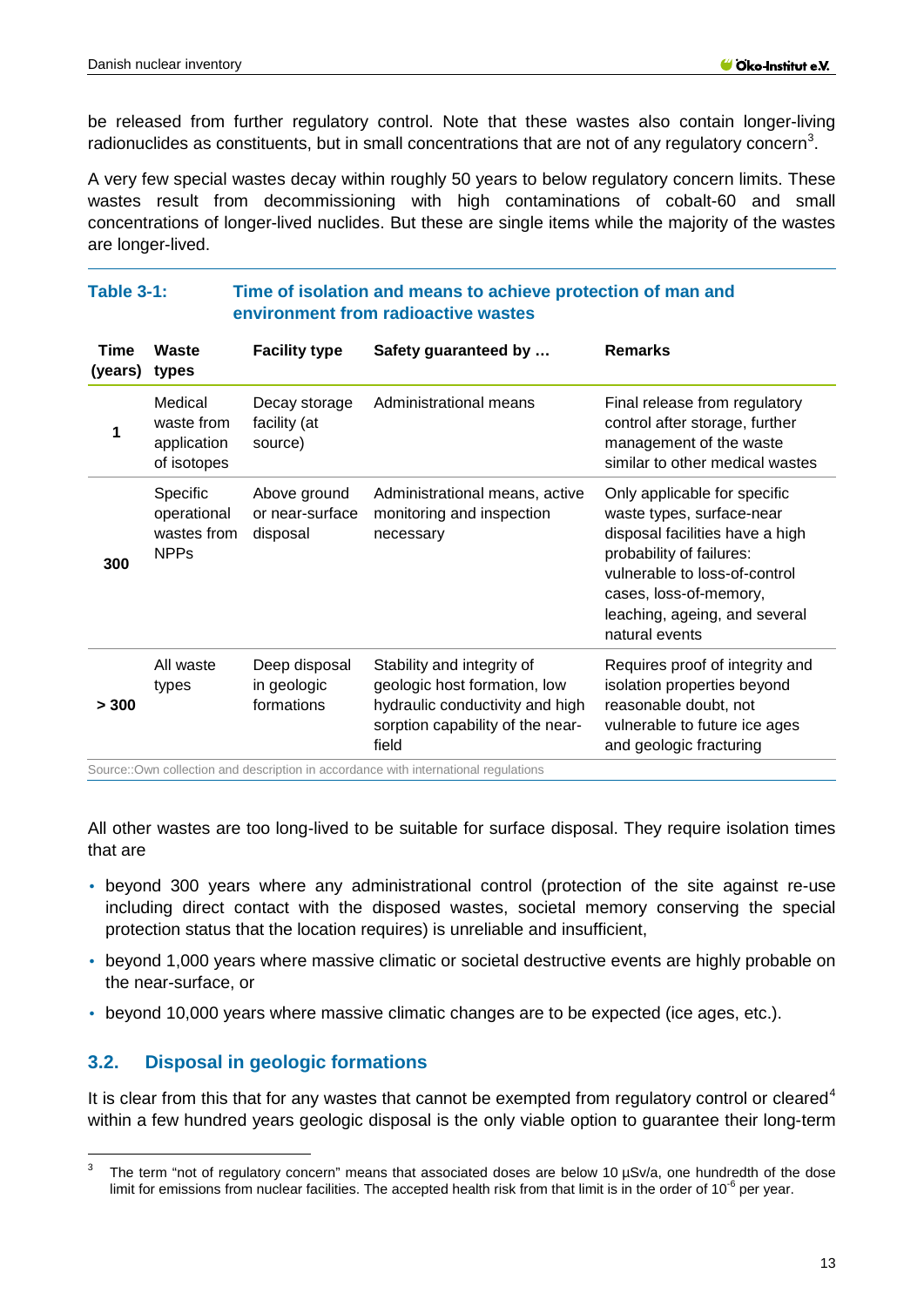isolation from the environment. The probability that within a few thousand years from now an iceage occurs is exactly 1.0, if long-term climate research understands past history correct. What happens in that case with a near-surface facility made of concrete, clay or HDPE liners? They are simply rubbled into dust and perform no safety function any more.

The basic concept of final disposal in geologic formations is therefore the reliably predictable isolation of wastes. The depth of repositories is not selected arbitrarily, as /DD 2011/ seems to assume. While 500 m distance in horizontal direction is not a large distance to travel (definitely not for a radionuclide dissolved in a creek or river water) the 500 m depth in vertical direction provides enough distance against such phenomena like rain, snow, storm, rapid groundwater movement, ice-ages and glaciers, civil wars and other incidents with probabilities higher than or equal to 1.0 over the next 1,000,000 years.

The basic safety concept of geologic disposal is

- 1. to isolate the waste from any possibility that an individual can come into direct contact with those wastes (physical protection). The necessary depth is a function of long-term continental up-lift, protection against the various surface-activities and climate changes (over geologic times).
- 2. to place the waste into an environment (geologic formation) where hydraulic water flow is either zero or near zero, so that neither leaching nor hydrologic driven water movement takes place (that is: water travel times from the emplacement horizon to the surface/biosphere should be longer than 100,000 years and in no case shorter than 50,000 years).
- 3. to close all openings to the isolating formation with a quality that does not compromise the stability and low water conductivity of the isolating geologic layer itself.



# <span id="page-13-0"></span>**Figure 3-1: Repository in an impermeable geologic layer**

Source: Own

-

<sup>4</sup> See definition of those terms below.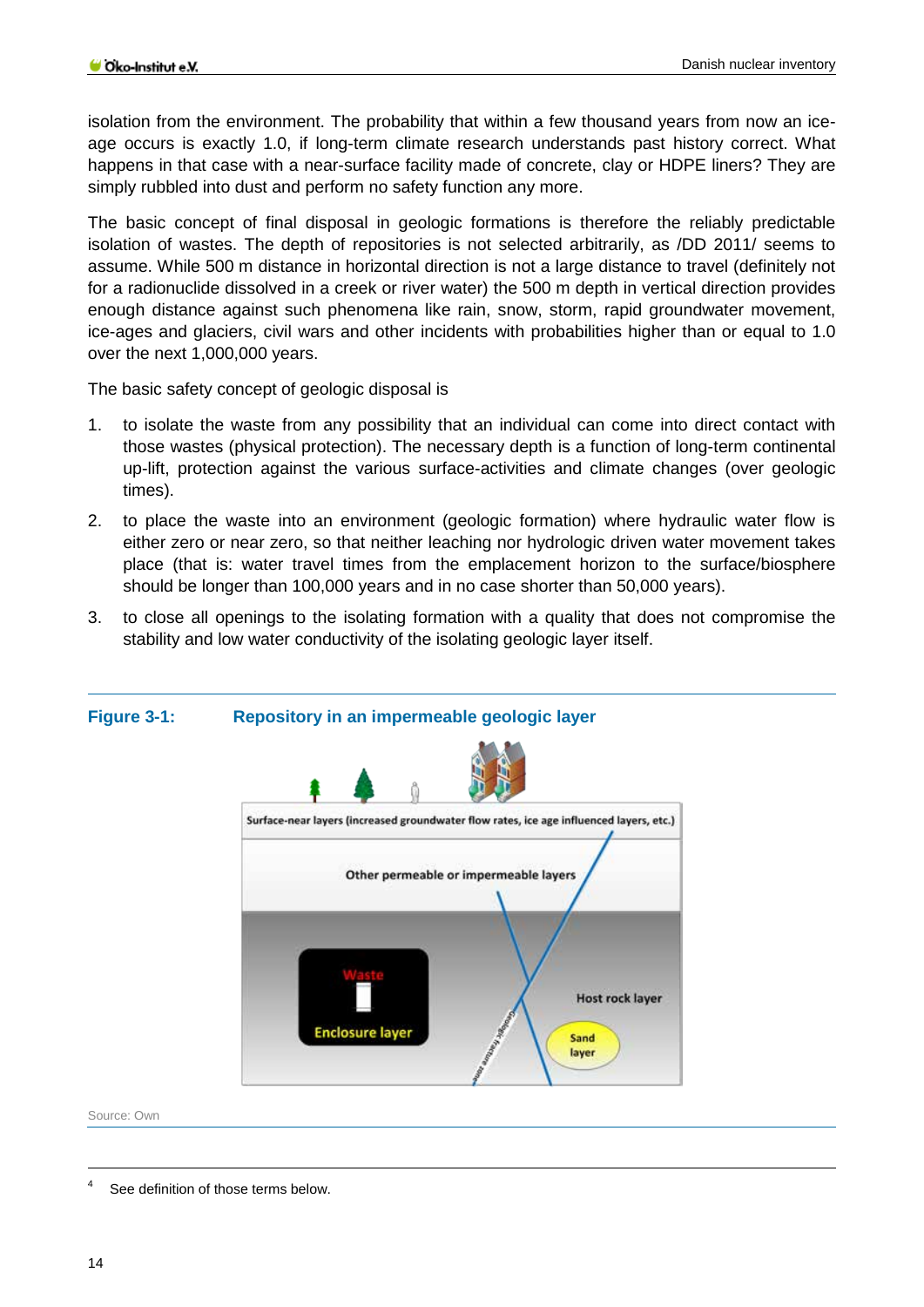-

Central for the enclosure function is the impermeable enclosure layer because this takes over nearly the complete function of isolation. All other layers around can be permeable or not, can have impurities such as sand layers (very common in natural clay layers), can be fractured (with increased water flow and fast transportation in those fractures), can be subject to long-term erosion, etc.. But not the enclosure layer: its basic isolation properties have to be constant, reliable, predictable and long-term stable. Any other layers can contribute to increase isolation (partial barrier function), but their contribution shall not be decisive.

Those geologic properties of the selected layers are not applicable in bedrock, if this is the only available isolation layer (Sweden, Finland) as in that case it is technically nearly impossible to identify large enough layers of completely water-tight and un-fractured bedrock and to proof its integrity in advance. Under these circumstances man-made technical barriers (such as highperformance copper canisters) have to guarantee enclosure of the waste and its constituents for the necessary times.

If geologic layers are available that are capable of taking over the complete isolation function (such as naturally compacted dry clay or dry layers in salt domes or rock-salt layers, it is not necessary to rely on questionable technical barriers<sup>[5](#page-14-0)</sup>. In such dry environments it is impossible (salt) or a very long time is needed to dissolve waste fractions (dry clay), if the layers and locations for emplacement of the wastes are carefully selected and remain stable over very long times. A long time is further needed for solutions to travel through the formation (salt: no travelling; dry clay: very slow diffusive travelling). If a small fraction of only the most mobile radioactive substances so finally can reach the biosphere (less than 1/1000), they have majorly decayed. In clay only a few very mobile radionuclides (such as carbon-14, iodine-129 or chlorine-36) can spread into the isolation layer and any further by diffusion, not by pressure difference driven hydraulic flow. Even though a small portion of those nuclides finally can reach the biosphere (e.g. in a million years) the vast majority decays within its long travel time in geology.

Those basic safety functions of geologic disposal were neither recognized nor identified as rationale behind final repositories nor basically understood in /DD 2011/. Instead the study cares about an acceptable limit level for uranium in the biosphere, while uranium is completely insoluble in dry clay, travels only centimeters deep into dry clay formations and less than one millimeter deep into dry salt over a million years. [Figure 3-2](#page-15-1) symbols this: plutonium and uranium remain within the waste because they are insoluble and do not travel with water or by diffusion. The more mobile nuclides cesium and zirconium are trapped onto rust particles left from canister degradation and within the backfill of the disposal borehole and in the mine backfill (e. g. bentonite). Cesium and niobium are completely trapped by the first 50 cm thick layer of the geologic layer. The remaining geologic isolation layer is required to delay and decay the most mobile radionuclides iodine-129 and selenium-79. Discussing about uranium dispersing to the biosphere means that this has already hopped over four barriers to get there. Either the author does not understand barriers or does not want to apply the barrier concept in his safety planning of the repository. So: If uranium is allowed to travel to the biosphere in the Danish repository, there is something very basically wrong with that repository in that it does not have effective barriers. If it has no effective barriers for uranium, the more mobile radionuclides, such as iodine, cesium, radium, etc. will spread nearly completely to the biosphere.

<span id="page-14-0"></span> $5$  Technical barriers are questionable, because the proof that they withstand all influences is the more complicated the longer the timescale is. So proofing corrosion resistance of technical materials over a million years can only utilize experiments over relatively short periods of a few years and always need to extrapolate. Experiments over a few years do not make sure that all mechanisms of degradation are well enough understood.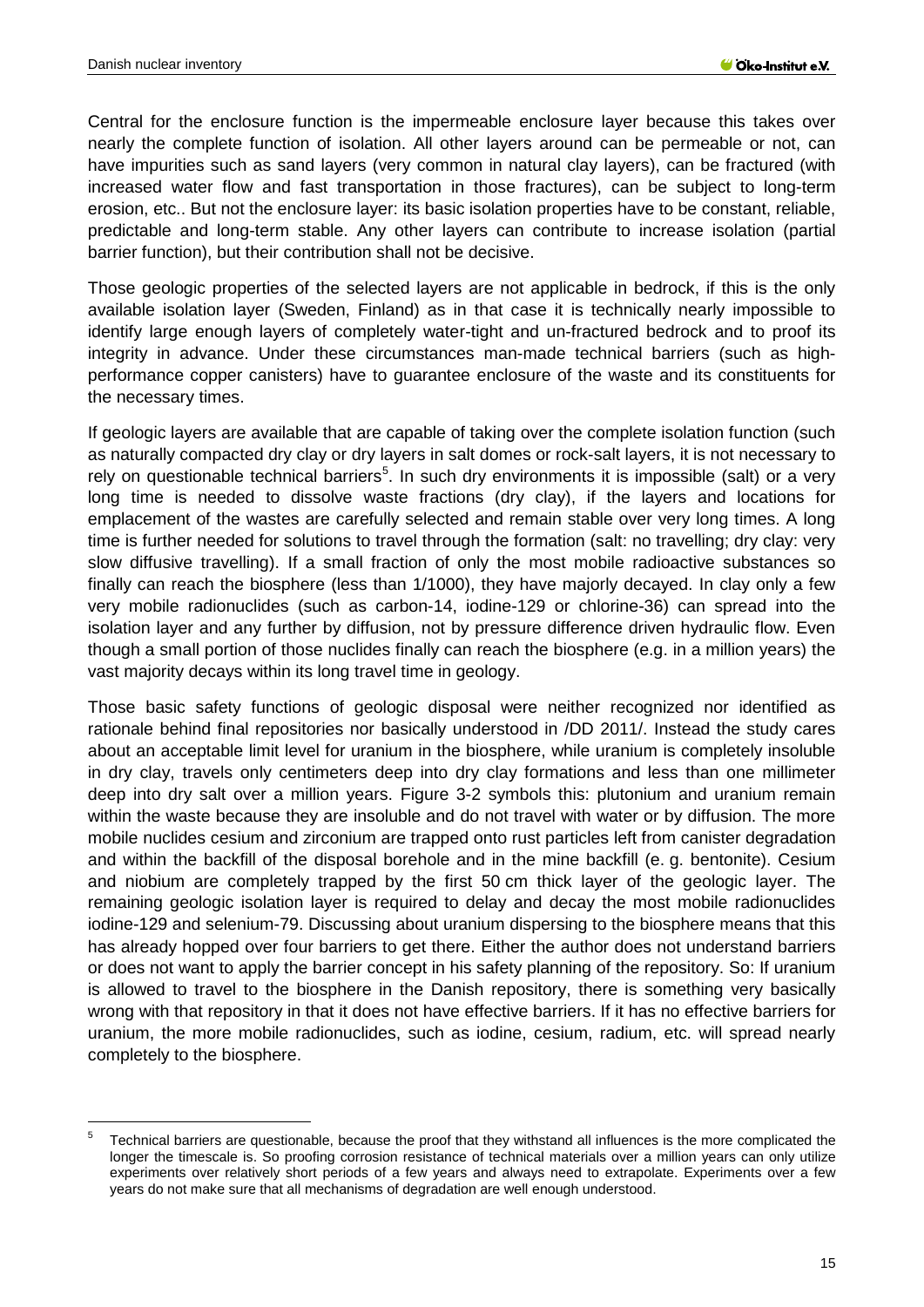

### <span id="page-15-1"></span>**Figure 3-2: Barrier functions enclosing waste constituents**

#### Source: Own

One of the astounding facts of the Danish site selection procedure is that GEUS only looked for surface-near clay layers. Surface-near clay layers are in most cases the end result of past iceages. It is therefore almost proven that those surface-near layers are also prone to future ice-ages, because they definitely were that in the past. The opposite would have been a sufficient criterion: if layers result from past ice-ages they are per se unsuitable for that purpose today.

Surface clay layers are very young, in geologic terms, and mostly are not consolidated. Unconsolidated clay is not very recommendable for a repository because of its adverse technical properties (instability of any openings, complicated stabilization necessary) and its high water (enables fast corrosion) and mobile salt content (increasing corrosion rates, pit corrosion mechanisms). Unconsolidated clay should only be approached if consolidated clay is definitely unavailable.

#### <span id="page-15-0"></span>**3.3. Long-term interim storage**

The site selection, the planning procedure, the construction, the operation and the final closure of a repository requires very long times of several decades. During those the wastes have to be stored and managed safely in surface-near facilities.

If storage times beyond 20 or 30 years are selected, this requires some further considerations. These times require long-term reliable package forms. Simple ISO containers do not withstand corrosion (from the outside through moisture, from the inside through the residual water content of the wastes) over such times. It is further in doubt that this is the case for much more sophisticated package forms, such as dry storage containers and their metal or plastic seals. The simpler the package form the more frequent will be necessary re-packaging, and the associated handling, of the wastes with resulting doses for workers, and the required preservation of practical, technical, engineering and theoretical knowledge, capabilities and experiences in handling/packaging those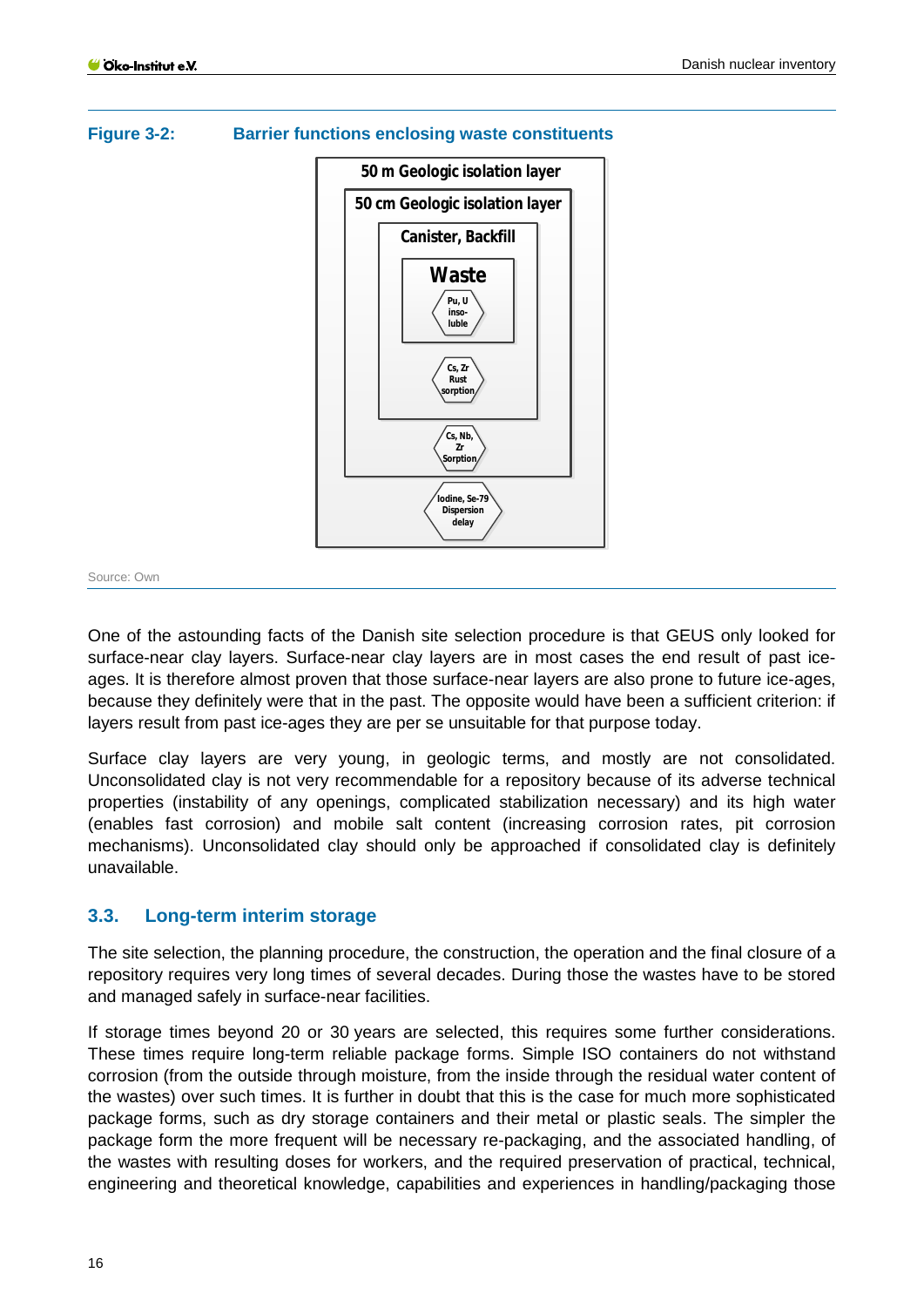wastes. To perform this over many generations and over virtually several 100 years is nearly impossible, can in no case be evaluated as a responsible general position and cannot be termed a sustainable concept to cope with such long-term risks.

Considerably longer storage times such as 100 years cannot guarantee to be safe as the waste packages are subject to all phenomena on the surface that can finally compromise safety.

#### <span id="page-16-0"></span>**3.4. Time scales**

-

The following provides an overview on time scales in nuclear waste management. The first two cases concern the interim storage of wastes, the third the near-surface disposal.

<span id="page-16-1"></span>

Interim storage in barrels and containers is subject to rapid ageing processes, such as rust or cracking. With some care to be taken a reliable enclosure can be achieved over 20 years, accepting decreasing enclosure reliability or performing extra measures to increase package stability can extend this period to 40 years. Beyond that the storage requires re-packaging or other expensive measures.

Cask enclosure can be performed reliably over 50 years, if the cask is designed and built for those periods. Beyond that ageing phenomenon increase and much greater care must be taken. Storage times beyond 100 years are unreliable.

Final storage in near-surface repositories $<sup>6</sup>$  $<sup>6</sup>$  $<sup>6</sup>$  requires several institutional control measures to be</sup> reliable over the whole time period. For example, the immission of radionuclides into ground- and surface-water requires monitoring. Any use of the site for purposes that includes surface degradation has to be reliably prevented. An overview of the most relevant impacts to be designed and planned for is given in [Figure 3-4.](#page-17-1)

<span id="page-16-2"></span>The term "repository" is not exact for these facilities, because they are based on safety functions to be actively performed, such as strict re-use limitations and extensive monitoring.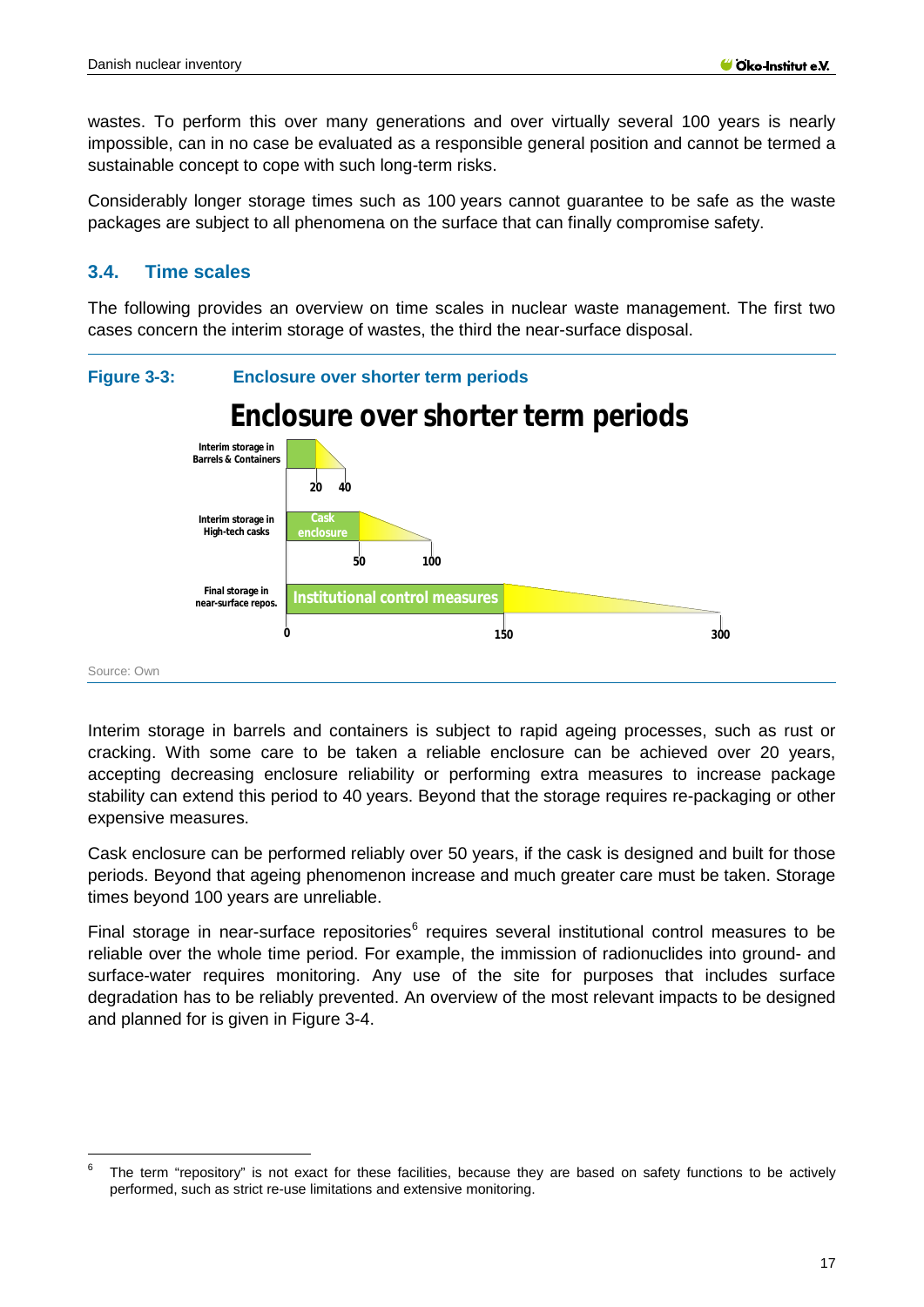<span id="page-17-1"></span>

Over times beyond 300 years institutional control will fail with a high degree of certainty. If not, the listed impacts will in any case degrade such a facility.

To perform all institutional control over the 300 years a long-term ownership has to be setup and continued over the complete institutional control period. As those can fail over very long times it is in doubt that the necessary reliability can be kept up over the whole period of 300 years and is surely unreliable over longer time periods.

[Figure 3-5](#page-17-2) shows the characteristics for geologic repositories.

#### <span id="page-17-2"></span>**Figure 3-5: Enclosure over longer term periods Enclosure over longer term periods Final storage in Control by geologic properties geologic repository AMM 1 Mio. a 10 Mio. a Reliable Increasing Ice ages (period 10,000 years) predictability geologic Ice ages (period 50,000 years) uncertainties** Source: Own

The enclosure of radioactive wastes over long times is completely to be controlled by the geologic properties of the selected isolating layer. The selection includes a layout and proof for its geologic stability, its inertness against all natural phenomena, e.g. shorter and longer term ice ages. For times beyond 1 million years a prediction can be made, but its reliability is the more limited the longer the time scale, so can have only indicative nature.

Predictability, based on geologic knowledge, is a basic requirement in this case. Any reasonable doubts on the long-term reliability of the isolation layer lead to unsuitability of the site for the purpose of geologic disposal. That makes clear that the site selection process requires a wellestablished knowledge on the site's geology. Selection processes that are not aware of the required quality of knowledge are useless.

#### <span id="page-17-0"></span>**3.5. Basic conclusions for the Danish waste management concept**

The following basic conclusions can be drawn from that:

Only wastes that decay within short periods of less than a year to below clearance criteria can be stored without the need of being managed as radioactive afterwards.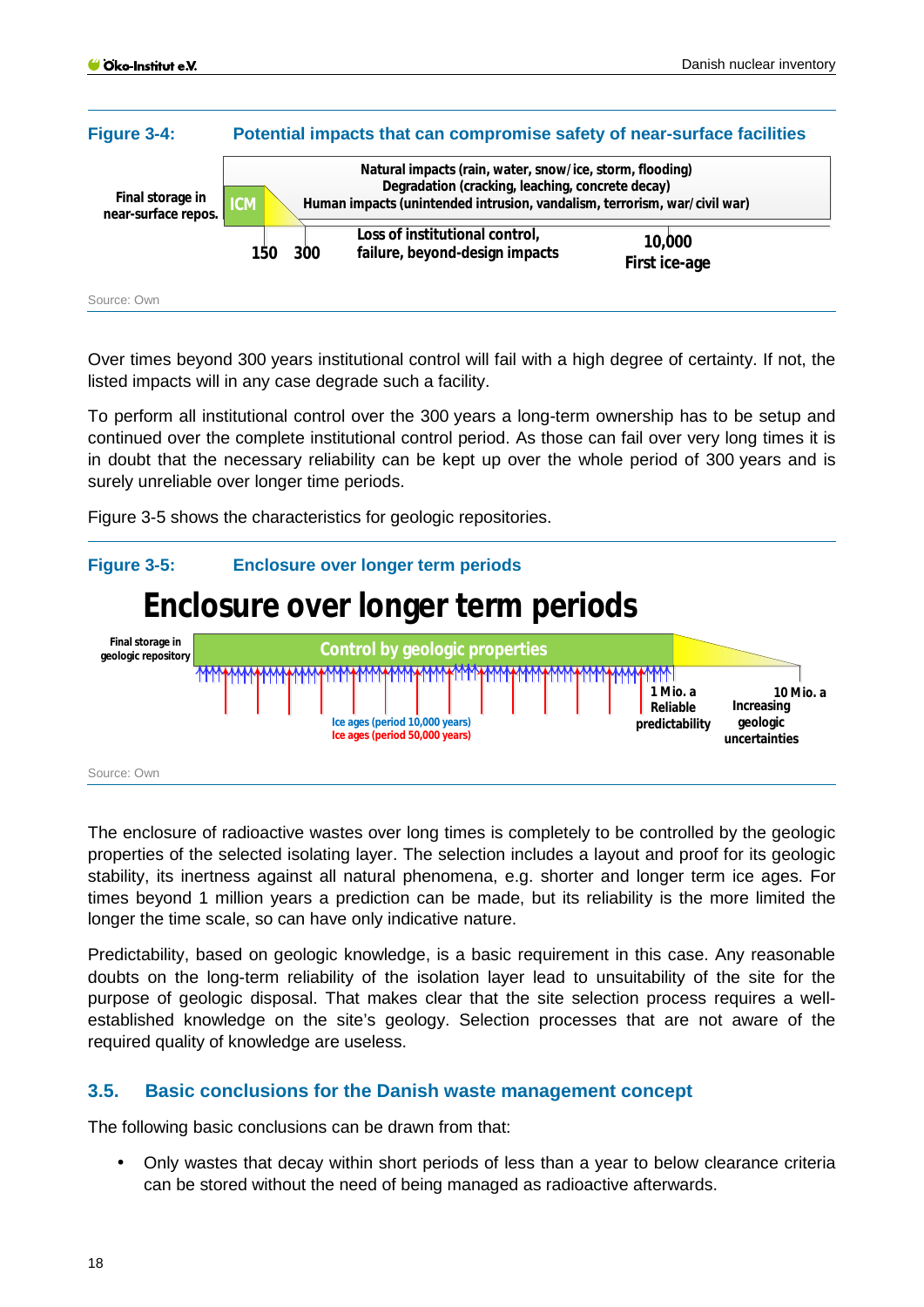- Most other wastes, with only a few very specific exceptions, contain longer-living nuclides  $\blacksquare$ at a relevant level<sup>[7](#page-18-0)</sup> that their decay does not lead to clearance of those wastes in manageable times. It is therefore recommended that those wastes, that do not decay to below current clearance levels in less than 300 years shall be finally disposed in suitable geologic formations.
- Denmark should dispose all its waste in such a carefully selected facility and should not ÷, take the risk that the disposal in a less reliably isolating manner will be considered unsafe later on in the process and that the decision may be revoked within a few decades later.

-

<span id="page-18-0"></span> $7$  See chapter 4 for an evaluation of the Danish inventory applying this criterion.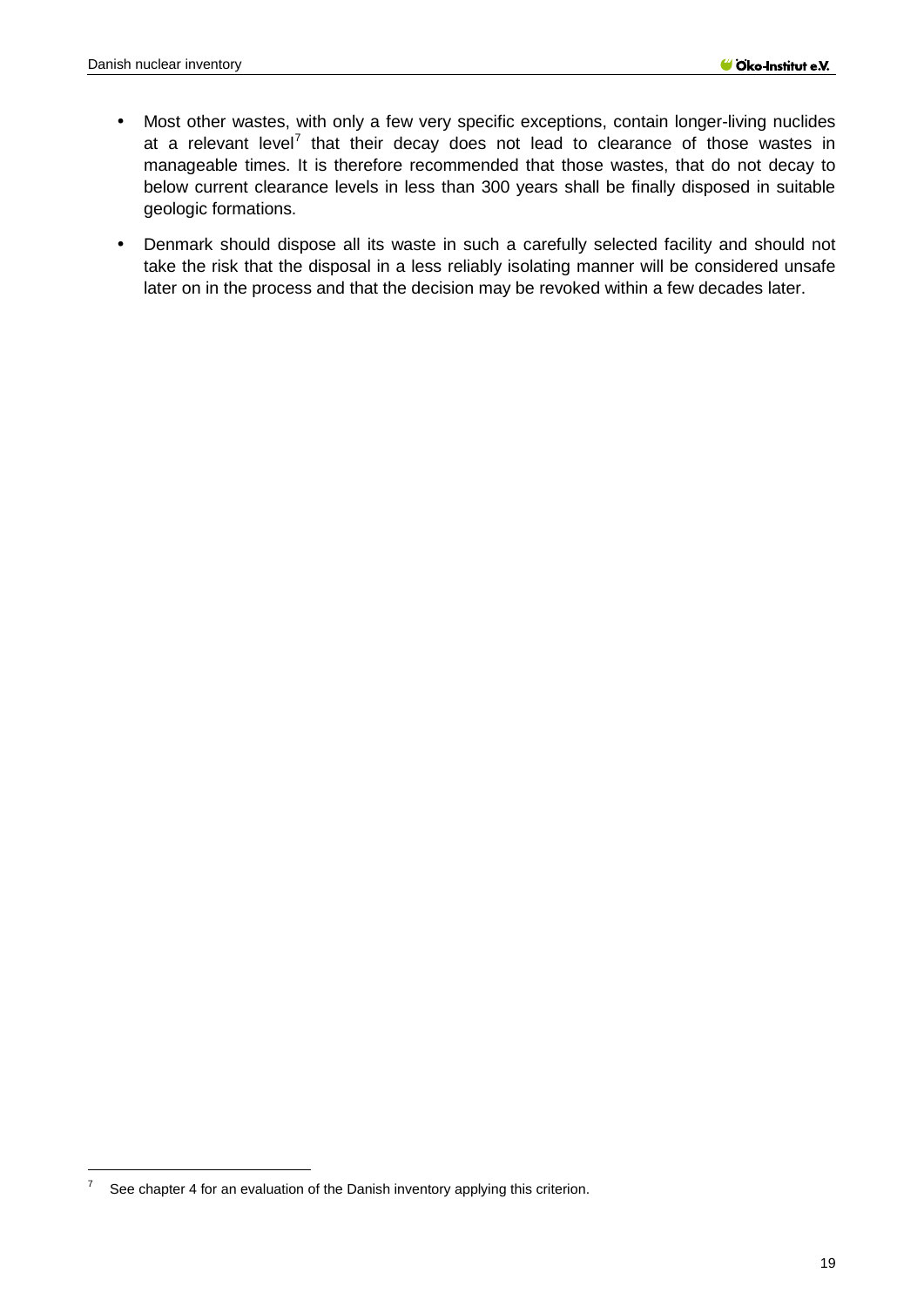### <span id="page-19-0"></span>**4. Required isolation times for the Danish inventory**

To determine which wastes in the Danish inventory are short-lived (equal to: suitable for a nearsurface disposal facility) and which are longer-lived (equal to: require isolation in a geologic repository), a quantitative decision instrument is required. The method applied in /DD 2011/ to simply interpret decay curves is unsuitable and unreliable, as will be demonstrated in this chapter.

Chapter 3.1 describes how the longevity of radioactive wastes with a large number of different radionuclides can be determined. Chapters 3.2 to 3.5 analyses the Danish inventory applying this method. Finally chapter 3.6 demonstrates that the method used in /DD 2011/ is inappropriate.

# <span id="page-19-1"></span>**4.1. The longevity based on current clearance criteria**

#### <span id="page-19-2"></span>**4.1.1. The exemption or clearance concept in radiation protection**

The basic criterion is simple: if the radioactive constituents of a waste material have decayed to activity levels to fulfil current exemption or clearance criteria, the waste can be termed not to be "harmful" any more. If the concentration of a single long-lived radionuclide (half-life time above 30 years) in the waste exceeds today's exemption or clearance levels, the waste cannot be termed short-lived. The waste then requires effective isolation and confinement in a geologic repository.

Exemption or clearance levels for radionuclides are well established in international and national radiation protection practices. The international basic safety standards (BSS) - jointly published by FAO, IAEA, ILO, OECD/NEA, PAHO and WHO -, the European Union – first in its Radiation Safety Standards of 1996 and later on in the recent update 2013 – and many EU member states – e.g. Germany –defined and implemented those exemption levels and apply those values in their practical radiation safety regulation – e.g. to determine if a certain application requires a license or not. In several countries wastes that fulfil the exemption or clearance criteria can be cleared, if this compliance has been proven (by measurement) and is confirmed by a regulatory decision (e.g. in Germany).

The clearance concept involves a dose calculation for relevant radionuclides and for a number of different scenarios. These scenarios reflect the potential uses that the cleared material or waste can take. The scenario with the largest dose effect is used to determine a radionuclide's clearance level. The broad variety of scenarios can be narrowed down if a material or waste is used only for certain purposes and if this can be guaranteed, e.g. for disposal together with large quantities of non-radioactive wastes or for steel recycling by melting. The resulting clearance levels for this "conditioned clearance" are in general by a factor of approximately 10 higher than for unrestricted clearance. Those "conditioned clearance" levels are unusual and are not applied here because they only make sense if the conditions can be guaranteed already today, but not in 10,000 years or later.

Denmark has implemented exemption or clearance levels only for naturally occurring radionuclides, because artificially generated nuclides do not play a practical role in radiation protection practice there. The following calculations use the clearance levels for unrestricted release from regulatory control established in Germany as a base. If other datasets would be used, single nuclides would differ to a small extent. But the major results and conclusions would not change.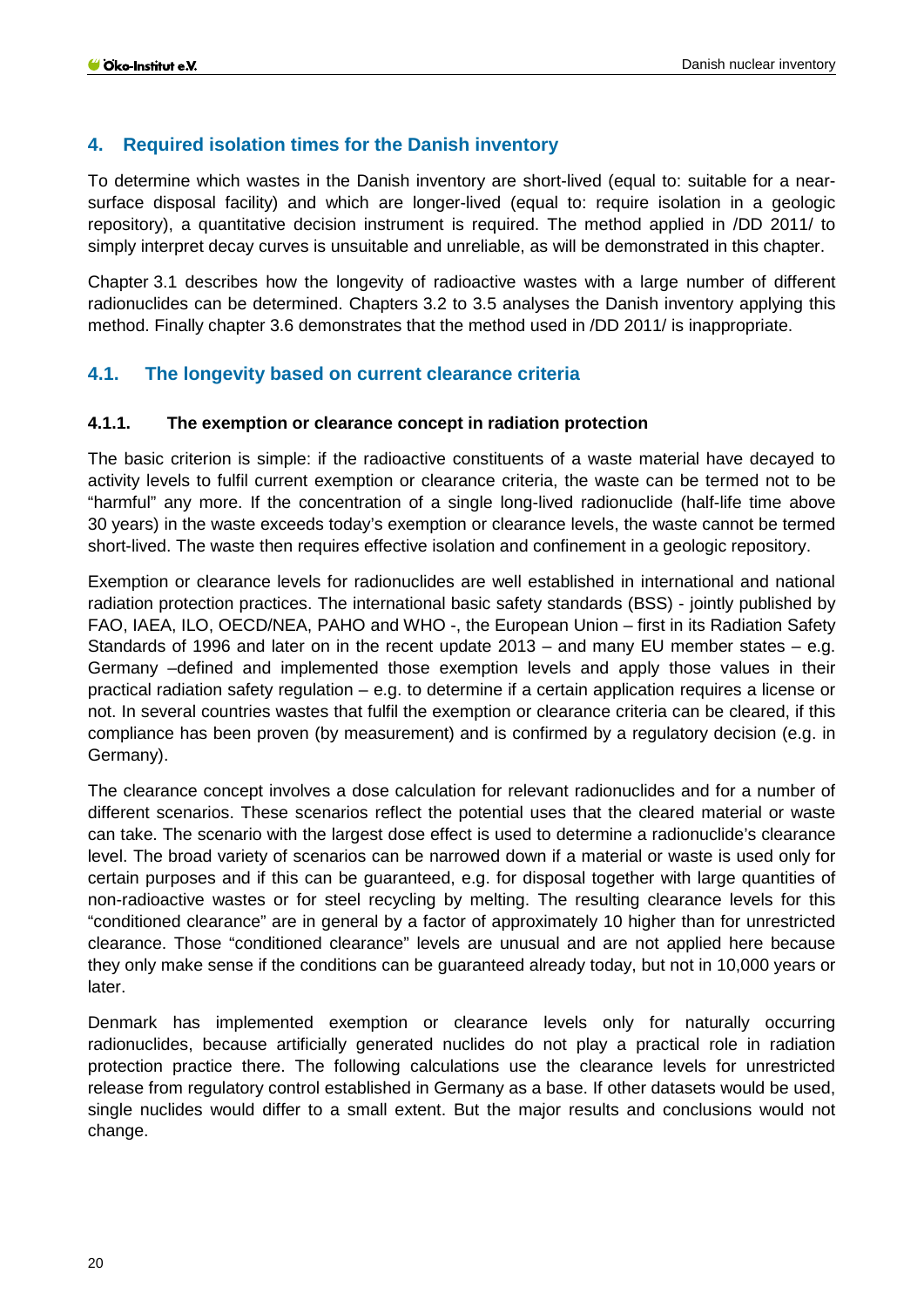-

#### <span id="page-20-0"></span>**4.1.2. Exemption or clearance levels for radionuclides**

For a few selected radionuclides [Table 4-1](#page-20-1) provides practical values for exemption or clearance levels in use today. The table shows recent EU values as well as those established in Germany.

| <b>Nuclide</b> | <b>EU Table A</b> | <b>DE StrlSchV</b> | <b>Nuclide</b> | <b>EU Table A</b> | <b>DE StrISchV</b> |
|----------------|-------------------|--------------------|----------------|-------------------|--------------------|
| $H-3$          | 100               | 1000               | <b>Nb-95</b>   |                   |                    |
| $C-14$         |                   | 80                 | Mo-93          | 10                |                    |
| $CI-36$        |                   | 8                  | Tc-99          |                   |                    |
| $Ca-45$        | 100               | 70                 | Ag-110m        | 0,1               |                    |
| Fe-55          | 1000              | 200                | $1-129$        | 0,01              | 0,06               |
| Fe-59          |                   |                    | $Cs-135$       | 100               |                    |
| $Co-60$        | 0,1               | 0,1                | Eu-152         | 0,1               |                    |
| Ni-59          | 100               | 300                | Eu-154         | 0,1               |                    |
| Ni-63          | 100               | 300                | Eu-155         |                   |                    |
| Se-79          |                   | 3                  | U-238          |                   |                    |
| $Sr-90$        |                   | 0,6                | Np-237         |                   |                    |
| $Zr-93$        | 10                | 100                | Pu-239         | 0,1               | 0,04               |
| Nb-93m         | 10                | 400                | Pu-241         | 10                |                    |
| <b>Nb-94</b>   | 0,1               | 0,2                | Am-241         | 0,1               | 0,05               |

# <span id="page-20-1"></span>**Table 4-1: Examples for nuclide-specific exemption and clearance levels, in Bq/g material**

Source: EU Table A: /EU 2013/, Table A, EU clearance level for large amounts of material; DE StrlSchV: /StrlSchV 2012/, Tabelle 1, clearance level for unrestricted release from regulatory control

As can be seen from that table the exemption and clearance levels between EU and DE differ by up to a factor of 10. The German values are less restrictive for fission and activation products, in average by roughly a factor of 6, and more restrictive for actinides, on average by a factor of roughly 3. For the purpose we use these levels here for, to determine the longevity of wastes, these differences are of minor influence.

But, as also can be seen, the different radionuclides are by a factor of up to five orders of magnitude different (EU: 0.01 to 1,000; DE: 0.04 to 1,000) in their radiological relevance. The doses that the different radionuclides can cause are by such factors different. This puts the simple summing up of activities of radionuclides whatsoever, as chosen in /DD 2011/, into perspective: those sums are simply nonsense as they say nearly nothing about the radiological relevance of the summed up values.

As all wastes (even the most short-lived ones) consist of a mixture of short- and longer-lived nuclides, the exemption or clearance practice uses the criterion of the sum of relations between the activity concentration of a nuclide and its clearance level. A material or waste can only be cleared if the sum of all those relations is less than 1.0.

Those clearance criteria (in the EU /EU 2013/ as well as in Germany /StrlSchV 2012/ $^8$  $^8$ ) are defined on a risk base of roughly one in a million for an individual. That means that the risk for a health damage for individuals by that clearance practice is trivial (De minimis). The clearance levels reflect the radiotoxicity of the different nuclides in terms of decay modes (alpha, beta, gamma),

<span id="page-20-2"></span>The values used in this calculation were taken from /StrlSchV 2012/. Small differences between /EU 2013/ and the German regulation in /StrlSchV 2012/ are insignificant, as shown above.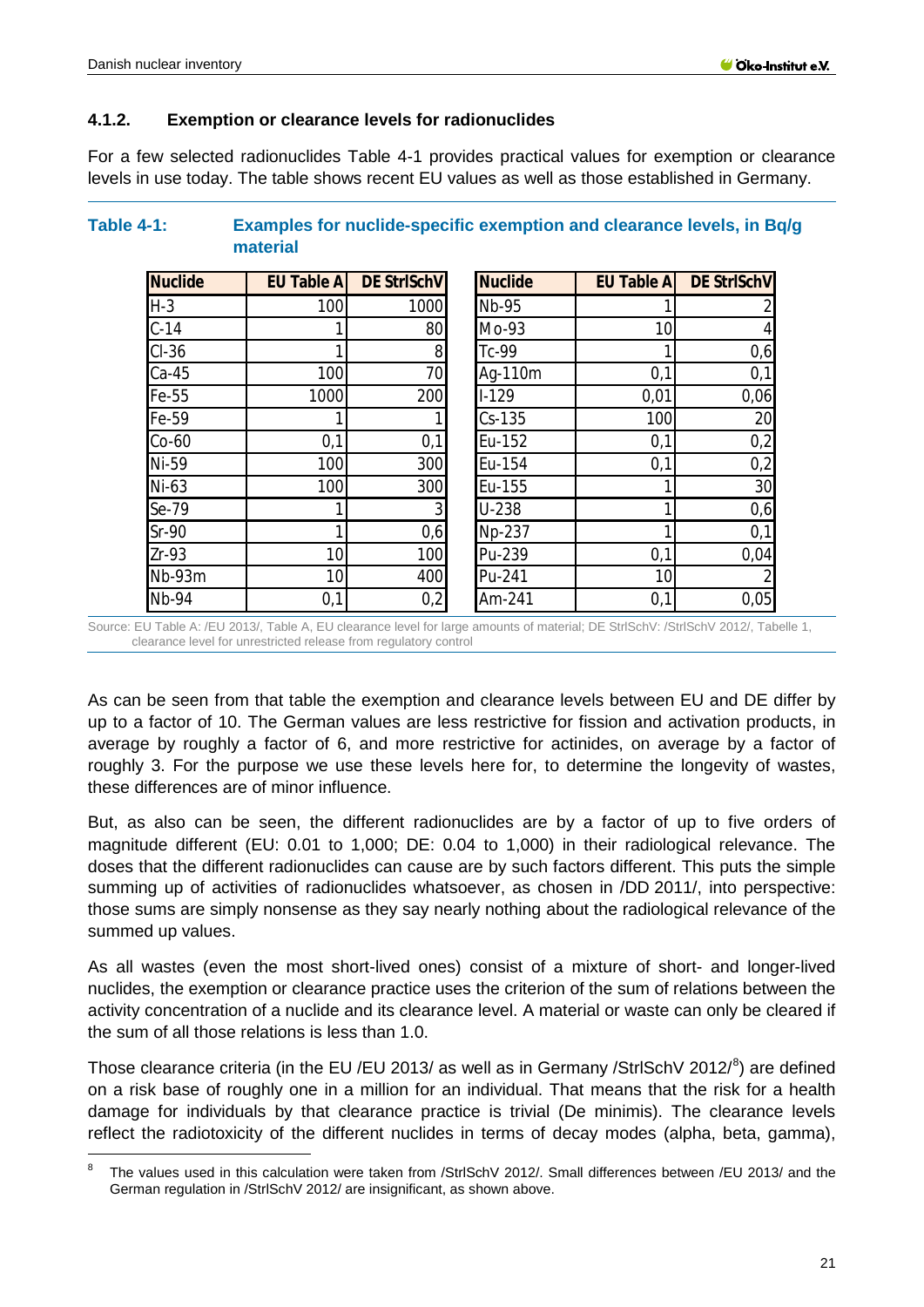ingestion and inhalation doses, doses from direct radiation, transfer of the nuclides from soil to plants and via different bio pathways, etc.

# <span id="page-21-0"></span>**4.2. Typical short-lived wastes that fit into near-surface facilities**

In order to demonstrate that the described method enables to determine which wastes fit into nearsurface disposal sites with an active administrational control over 300 years a typical waste from nuclear power plant operation is shown in [Figure 4-1.](#page-21-1)

<span id="page-21-1"></span>



Sources: Waste composition: NAGRA data base; clearance levels: Germany; own calculation

Note that both axes in the diagram are logarithmic, so that each scale unit is ten times higher/lower than the next above resp. below (y-axis) or the next to the left resp. right (x-axis). Displayed are the multiples of the clearance levels for the individual nuclides in this waste and their sum.

The sum criterion of 1.0, which means: all radionuclides in the waste together in combination are below clearance levels, is marked with a red line.

As can be seen, the waste currently exceeds the clearance levels (red line  $= 1.0$ ) by more than a 1,000-fold, so cannot be cleared today. The main contributor to that exceedance today is Co-60 with a half-life time of roughly 5 years (brown line). A faster decaying radionuclide, Cs-134, contributes to the exceedance, but is not the limiting factor. With time the Co-60 content of the waste decays, the exceedance drops down to 100-fold after roughly 20 years. Now the radionuclide Cs-137 (light blue broken line) mainly causes the exceedance. Slightly after 300 years (exactly 425 years), this nuclide has decayed enough and the sum curve falls below the clearance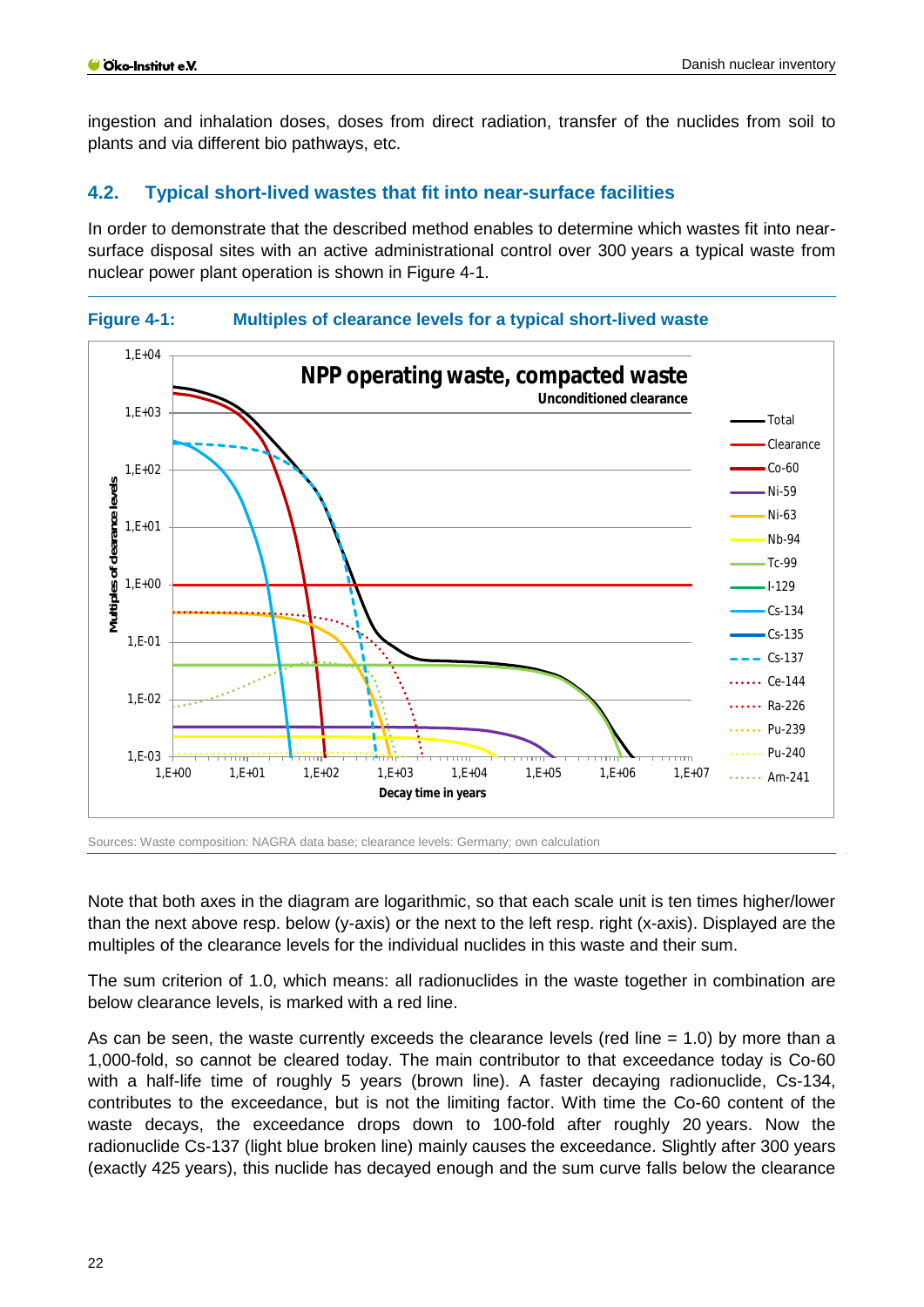level. The waste could be cleared after this enhanced decay period, he is – by definition - not dangerous any more.

As can also be seen from the other radionuclide curves, there are considerably longer-living radionuclides in this waste that would require longer times to decay, such as e.g. Ce-144, Ni-63 and Tc-99. But their concentration in Bq/g in the waste is so small that the clearance level is not exceeded by those nuclides but only by Co-60 and Cs-137.

[Figure 4-2](#page-22-1) provides the curves for the same waste, but uses the EU Table A clearance values.

<span id="page-22-1"></span>



Source: Waste composition: NAGRA database; clearance criteria : /EU 2013/ Table A; calculation : own

As can be seen the curves in this Figure are different from the previous one as more nuclides contribute to the exceedance in the beginning (due to smaller EU clearance values). But the result is nearly the same: the waste decays in roughly 300 years to below the clearance limit.

So the result of the calculation is robust and not relevantly depending from the selected set of clearance values (EU or Germany).

# <span id="page-22-0"></span>**4.3. Application of clearance levels, first example: type 2 waste**

To illustrate what the clearance levels say about the longevity of wastes, the decay curve of waste type 2 of the Danish inventory is displayed.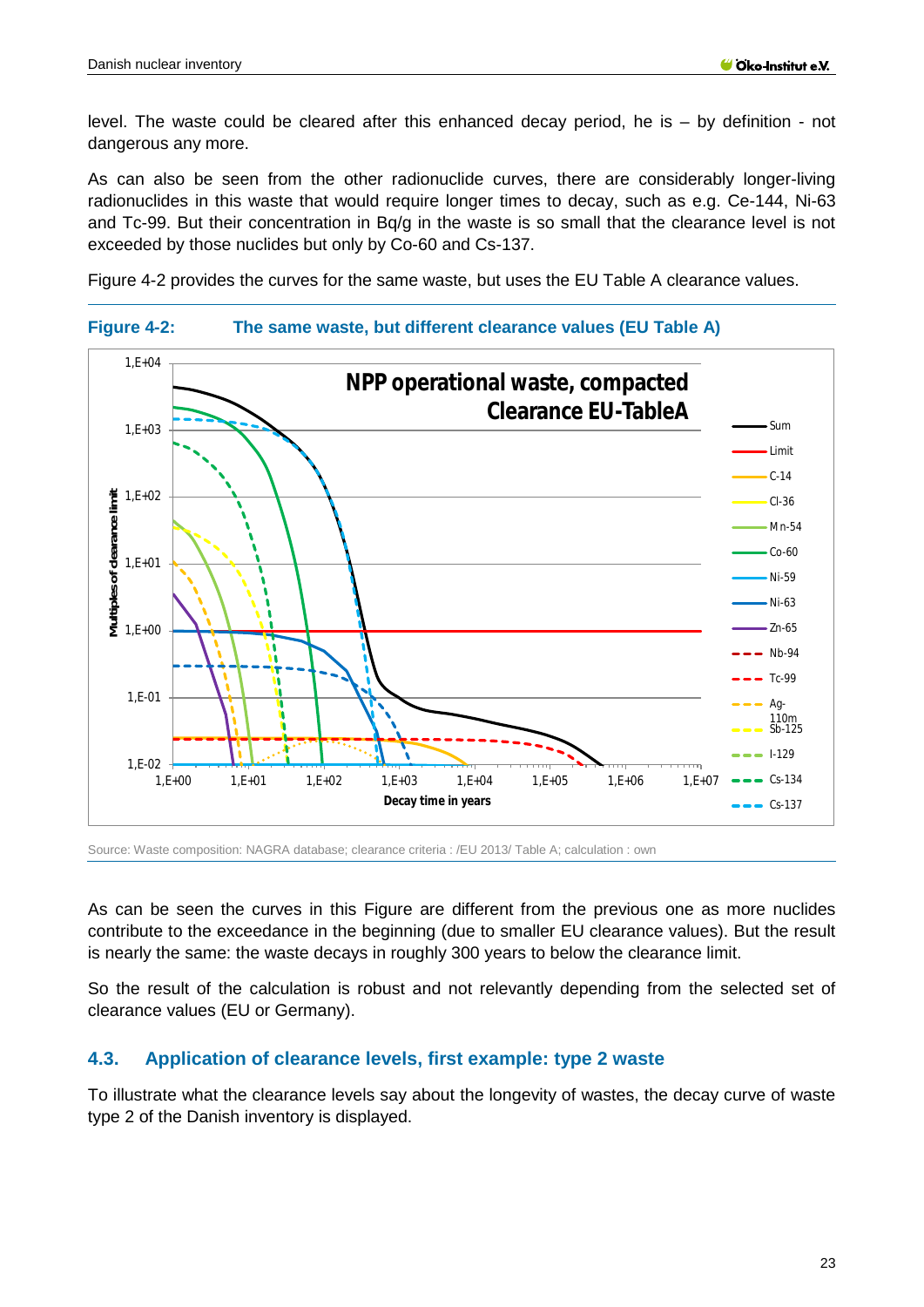

#### <span id="page-23-0"></span>**Figure 4-3: Decay of waste type 2 (contaminated aluminum) of the Danish inventory**

Source: Own calculation based on data in /DD 2011/ and own estimates for Cl-36, I-129 and Cs-135 (Cs-135 below scale)

As can be seen five nuclides decay in between 100 and 1,000 years to below clearance levels, while two others with long half-life times, Cl-36 and I-129 decay only later on. A third longer-lived nuclide, Cs-135, is below scale from the beginning and therefore does not show up. Those three nuclides were added by estimation, because those were not specified in the Danish inventory data. But in this case they do not add relevant to the sum as they are below clearance levels already today.

The sum curve of the waste crosses this line after 500 years. That means: after this time period the waste has decayed enough and after that period could be cleared and released<sup>[9](#page-23-1)</sup>. Or: before 500 years safety has to be guaranteed by a safety function or measure, beyond that this is not necessary anymore because the residual risk for an individual coming into direct contact with this material or any other use of the material is less than one in a million.

If we see that waste in relation to the characteristics in Table 1-1, we cannot sort it into the category for above-ground-disposal. After 300 years, the administrational control period for surface-near disposal, the waste still exceeds the clearance criterion by about 100-fold, but after 500 years this criterion is satisfied (steep slope of the curve). So for this waste type an aboveground-disposal is a possible management solution, but it is slightly above the edge of being

-

<span id="page-23-1"></span><sup>&</sup>lt;sup>9</sup> In this case the waste mass for this waste was listed in /DD 2011/ and so was taken for the calculation. In other cases where the mass was not listed in /DD 2011/ an estimate, mostly including the package material, was used. That yields numbers that are by a factor of 2 to 10 smaller than without the package material. The differences are insignificant in most cases.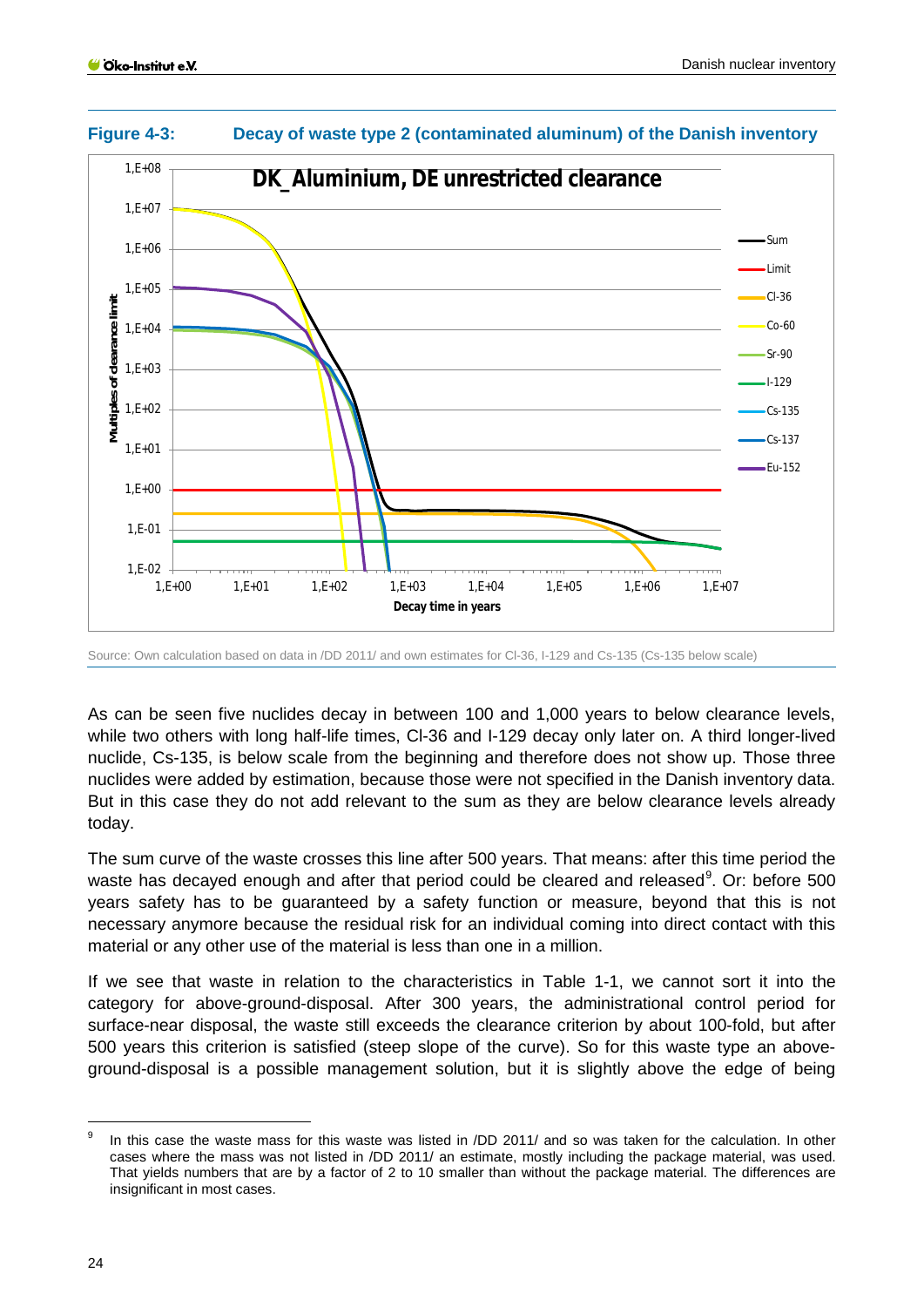suitable for this option. In fact, 500 years of necessary institutional control measures for a nearsurface disposal facility is unrealistic and unreliable.

#### <span id="page-24-0"></span>**4.4. Example 2: type 1 waste**

Waste type 1 of the Danish inventory consists of graphite that had been used in one of the research reactors as moderator. Neutron capture in carbon has led to a considerable concentration of C-14 in that waste, combined with contamination of the material with Co-60 and the europium nuclides.

#### <span id="page-24-1"></span>**Figure 4-4: Decay of waste type 1 (graphite) of the Danish inventory**



Source: Own calculation based on data in /DD 2011/ and own estimates for Cl-36

This curve is different in that it intersects the clearance criterion only after approx. 30,000 years caused by its C-14 content. As the Cl-36 content for this waste type was either not determined or not published, the estimate for this nuclide was based on the C-14 content and on nuclide relations for operational wastes from NPPs. This might be a questionable approach. If this Cl-36 estimate is confirmed by analysis, the intersection takes place after 3 million years instead of 30,000 years. This difference demonstrates how relevant undetermined radionuclides can be. But factually not in this case: the waste is in any case unsuitable for surface-near disposal due to its high C-14 content.

If the EU clearance levels would have been used in this calculation, the result would have been significantly higher. The EU clearance level for C-14 is by a factor of 80 more restrictive than the German regulation. The exceedance of clearance levels by this waste is so by a factor of 80 larger,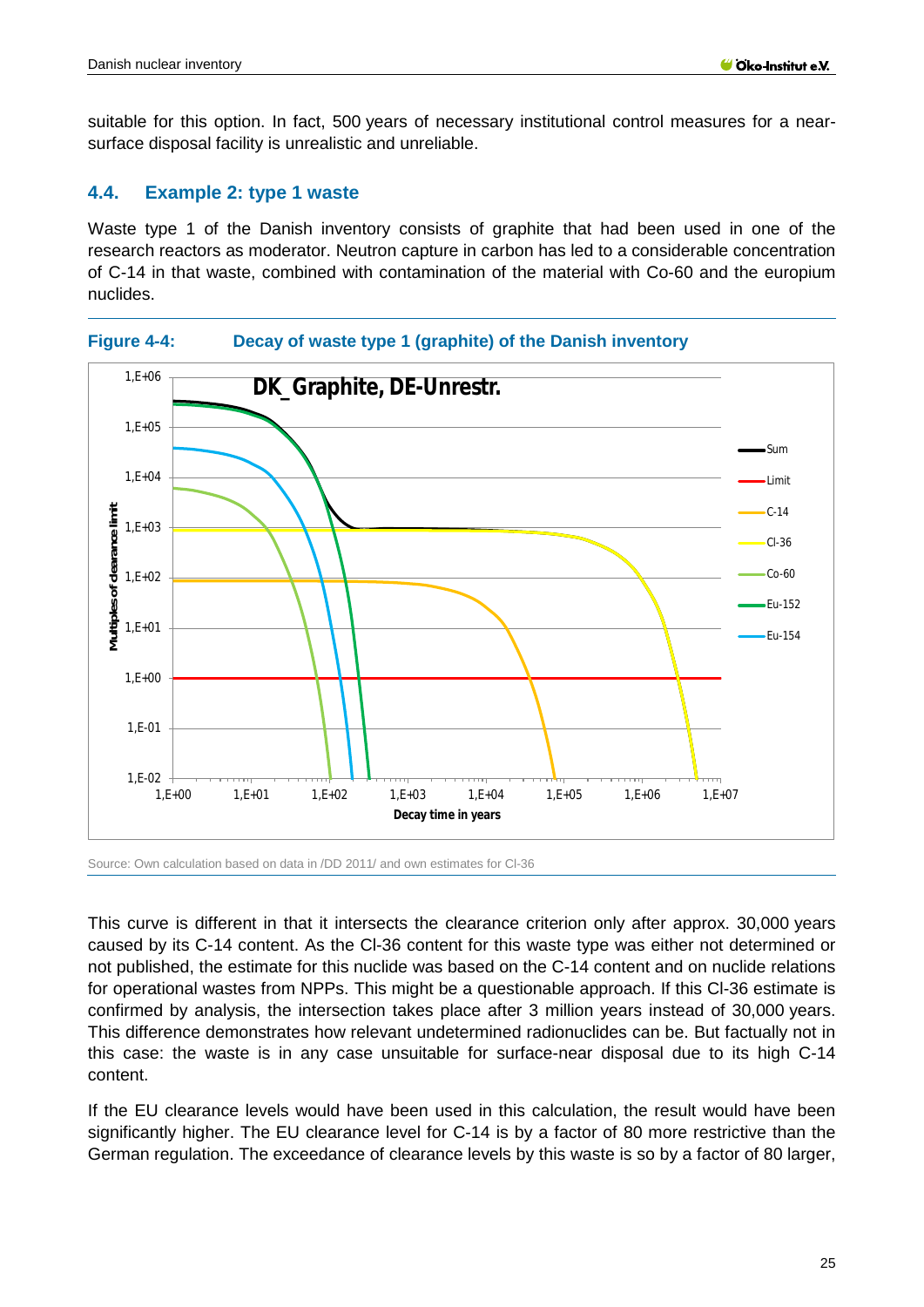but due to the steep decay curves the decay times to the intersection of the 1.0 limit are nearly the same.

Isolation or confinement as a safety function is required over times that definitely cannot be achieved by surface-near facilities. This waste can clearly not be called short-lived and is not suitable for near-surface disposal. As C-14 is highly mobile, because, in the long-term, it is either oxidized to carbon dioxide (in a near-surface facility by the oxygen provided) or reduced to a mixture of carbon dioxide and methane (in a geologic disposal facility with small amounts of residual or diffusive water). Both gases, but especially methane, are travelling fast if not enclosed in a gas-tight environment. Long travel times beyond 30,000 years are necessary to resolve the problem.

If this protection is not provided by the designed disposal facility, would it be possible to just delay the release of C-14 from the repository to the environment enough if only the radiation protection limits are respected in the future? To answer this question one could also ask if this carbon-14 inventory could be emitted today, e.g. if the graphite would be burned under carefully controlled conditions in an incineration plant, so emitting the whole inventory immediately to the air. And carefully respecting dose limits by mixing the emissions with added carbon dioxide from co-burning non-radioactive wastes. If the answer to this question is "no", e.g. because C-14 emissions can cause small but very long-lasting dose contributions after its distribution to the atmosphere, then why should the answer be different in 300 years when the near-surface facility loses its administratively guaranteed safety function and most of the disposed carbon-14 has not been decayed by then?

This demonstrates that putting the sole focus not on proper isolation but on the radiation protection limits is inappropriate. If a facility releases its inventory nearly completely to the environment, but only after a relatively short period of delay, the question whether this exceeds individual protection limits is completely misleading: the facility then is not designed to enclose the wastes but to dilute the wastes and to discharge them. Of course any repository has to respect discharge limits, but its prime task is not to discharge but to enclose.

So whatever radioactive doses will result from a certain setting, it cannot be a rational approach to only respect the given limits. And it cannot be rational to only design such a facility for not more than respecting those limits. If proper isolation layers are available in the Danish geology those should be selected, no matter if those are at 100 or at 300 m depth, because the cost difference between those alternatives is too small to be decisive. If the C-14 is to be disposed at 20 m depth and 80% of the disposed inventory will be discharged during the next ice age, the concept can only be evaluated as inappropriate, even though the individual dose limits are respected.

The overall goal of a repository has to be "zero discharge" and "decay within the isolation layer", any escaping portion can only be accepted if it is only a very small portion of the total that is to be enclosed and if the isolation quality is as good as it can be.

#### <span id="page-25-0"></span>**4.5. Example 3: waste type 3 Lead and steel**

This waste results, like a few other types, from decommissioning of the research reactors.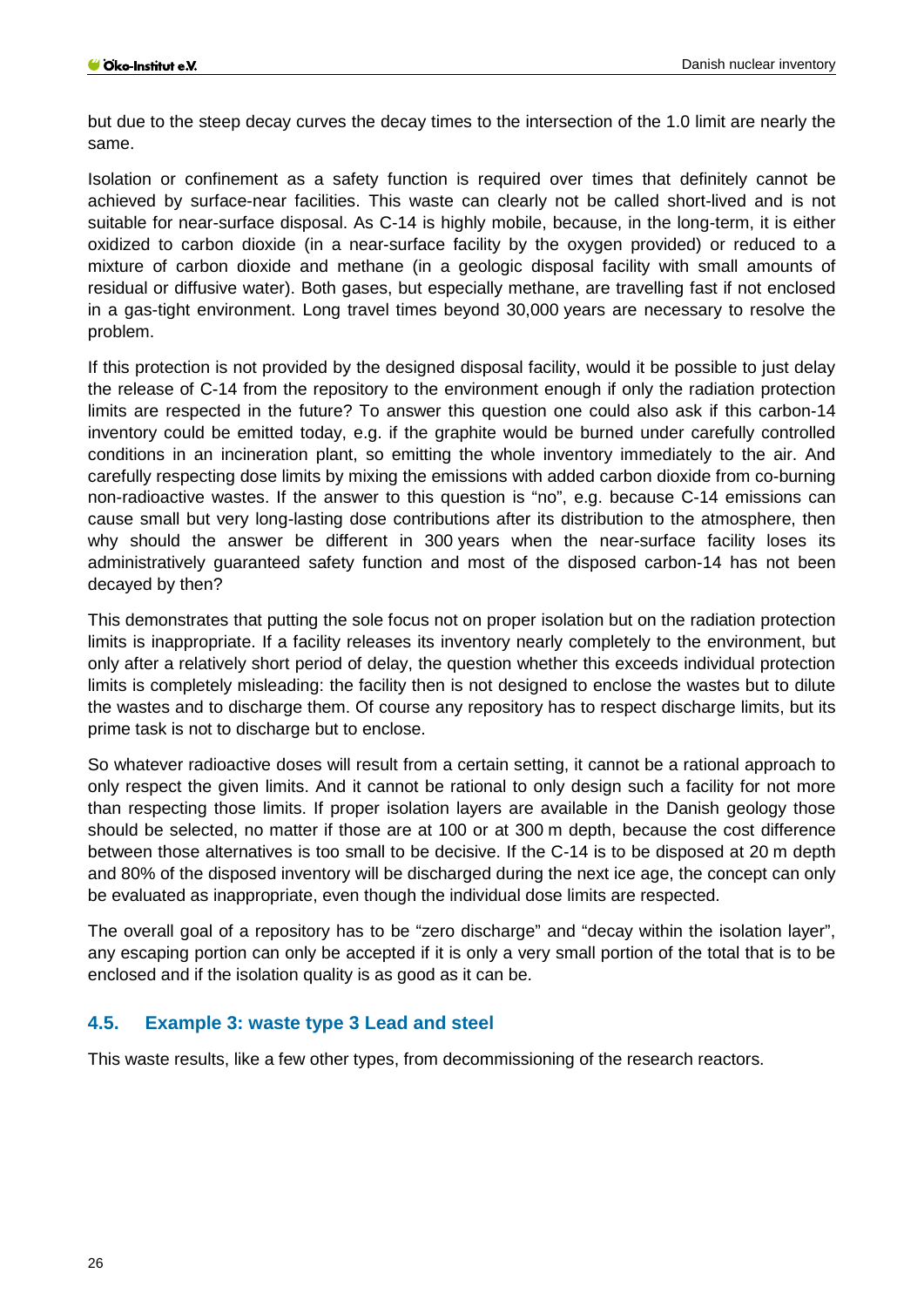

#### <span id="page-26-1"></span>**Figure 4-5: Decay of waste type 3 (Lead and steel) of the Danish inventory**

Source: Own calculation based on data in /DD 2011/ and own estimates for Cl-36 and I-129

As can be seen, exceedance of the clearance criterion for 1,000 years is caused by a number of short-lived nuclides and, beyond 1,000 years, by its Pu-239 content (for 200,000 years). It is clear from that this waste cannot seriously be termed short-lived and is unsuitable for disposal in a nearsurface facility.

# <span id="page-26-0"></span>**4.6. All waste types of the Danish inventory**

-

After having provided a few examples to illustrate the method used here and the discussion of a few selected nuclides [Figure 4-6](#page-27-0) provides an overview of the clearance curves of all waste items of the Danish inventory. In this figure no individual radionuclides are displayed but only the sum curve of each individual waste item.

Note that for a few wastes the curves do not generally have a downward trend but some are increasing with time after a few thousand years. That is caused by radionuclides in the wastes that build up daughter nuclides. In this case the sums are rising, as some of the nuclides in the decay chain have a lower clearance limit than the mother nuclide<sup>[10](#page-26-2)</sup>.

<span id="page-26-2"></span> $10$  E.g. daughter nuclide radium-226 has a lower clearance limit than the uranium-238 it originates from in the decay chain. The built-up of chain nuclides is a long process for nuclides with long half-life times such as uranium-238, thorium-232 and neptunium-237.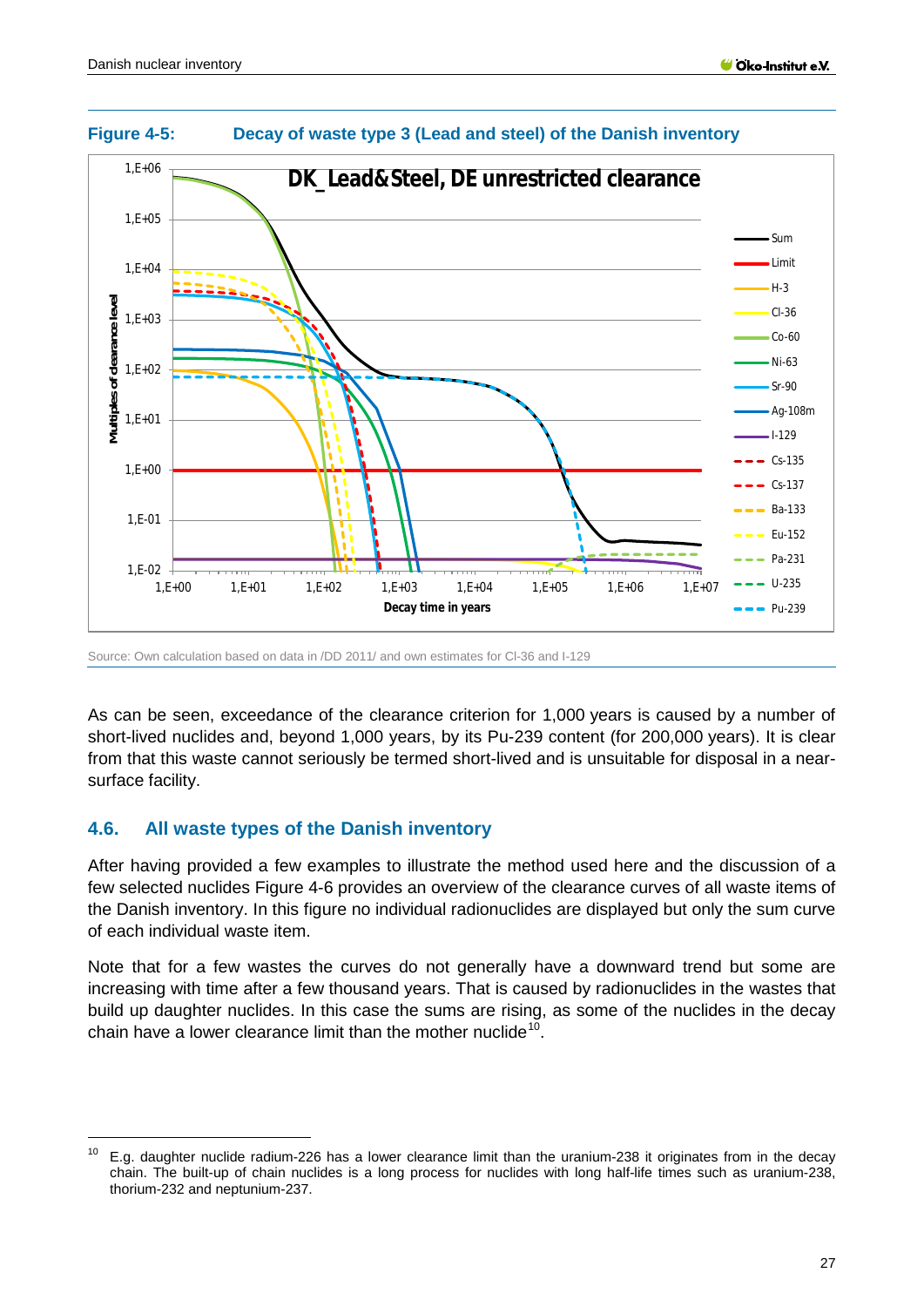Danish nuclear inventory



<span id="page-27-0"></span>**Figure 4-6: Decay characteristics of all wastes of the Danish inventory**

Source: Own calculation based on waste descriptions in /DD 2011/

#### It is clear from that that

- none of the Danish waste types decay within the administratively controllable period of less than 300 years to below clearance levels, so none of it is suitable for near-surface disposal,
- only two of the Danish waste types (Aluminium, DR3 waste) decay enough within the time period to the next predicted ice-age  $($  ≈10,000 years) to below clearance levels,
- one waste type (DR1 solution) is only slightly above that criterion (within one order of magnitude) in 10,000 years, and
- all other 18 waste types of the Danish inventory require isolation/confinement times of 100,000 years or beyond. Within 100,000 years these waste types are between two and seven orders of magnitude above the release limit. That is far above the activity levels that can be disposed in a near-surface repository. And this type of longevity is not limited to spent fuel from the research reactors but also concerns such waste types as wastes from the Hot Cell or compacted waste.

The large exceedances of the clearance criterion makes also clear that uncertainties or inaccuracies within only one order of magnitude (factor 10), as the decision to use German regulatory clearance values instead of those from the EU, are largely insignificant: no other conclusions would result if the exceedance of the clearance criterion would be by a factor of 10 smaller or higher.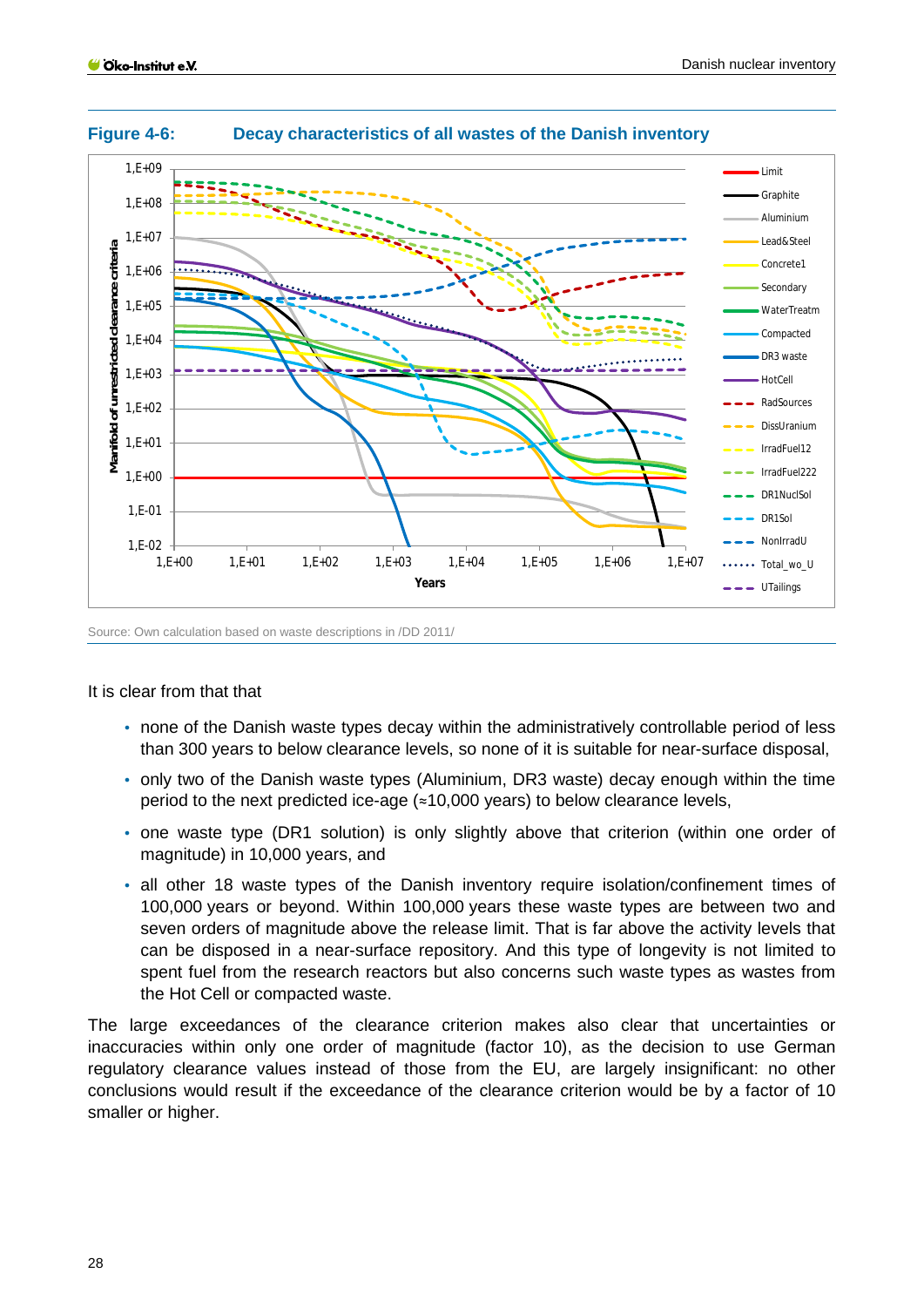It can be concluded from that, that it is not rational to sort out certain waste types of the Danish inventory and to dispose those in a differently designed isolation system and to choose a less isolating system to dispose the remaining rest of the wastes.

# <span id="page-28-0"></span>**4.7. Waste radiotoxicity**

The method used in /DD 2011/ to compare those wastes is misleading. To only register the activity of the different waste types over time is inappropriate because the basic properties of the different nuclides are not considered. It so assumes that each Becquerel is equal to any other Becquerel of radioactivity. As these are different by five orders of magnitude in respect to doses and risks posed, this is a misleading approach.

And, what is furthermore relevant, the method of displaying activity curves does not provide a rational measure below which a waste's activity can be considered safe. So anything can be left in the dark if the term "short-lived" remains undefined. As this term is often used, especially in countries with extensive near-surface disposal facilities, but never really defined using applicable radiation protection standards, it is easy to use, but overall unreliable.

The Danish wastes are not at all short-lived in the sense that they can be disposed in a nearsurface facility with a low quality of barriers made of concrete or HDPE, and subject to ageing/leaching, physical impacts and prone to future ice ages.

If the only criterion that is relied upon is the dose limit: this can (and is) simply misleading, as has been shown in the graphite and C-14 example. If it is today unacceptable to spread radionuclides in large amounts to the atmosphere it would not be acceptable either if this release from a leaking disposal facility is simply delayed by a few hundred years only. If it is possible to concentrate and confine those radionuclides well enough so that more than 99% of the disposed inventory decays far from the biosphere, this path should be taken. No matter if the dose limit is undercut by only one or by seven orders of magnitude, safe confinement is the leading term and not "Dilute and Disperse" to below dose limits under majorly uncontrollable future conditions.

The conclusions drawn in /DD 2011/ from those decay curves are further misleading. It is stated that disposing the uranium in a different manner (in deep boreholes) reduces the radiotoxicity. This is, from the curves shown in [Figure 4-6,](#page-27-0) simply applying for all waste types except for the two shorter lived ones.

And, uranium is one of the least mobile species, if it is enclosed in an isolating geologic layer and not placed in an oxygen-rich environment like in a near-surface disposal. So uranium does not require a different safety function than most of the other wastes, too, and needs no extra requirements. This misinterpretation is a function of the selected analysis and has nothing to do with a rational waste evaluation.

### <span id="page-28-1"></span>**5. A single high-performance or several different repositories with tailored isolation properties?**

# <span id="page-28-2"></span>**5.1. Waste-centered tailored isolation requirements**

It is clear from the above that the concept of site selection and design goals for individual waste types would not contribute to a solution because the differences in the waste type's properties are not that big: nearly all wastes have to be isolated to a timeframe well beyond 1,000 years, their proper isolation in geologic formations therefore has in any case to withstand ice-ages, and the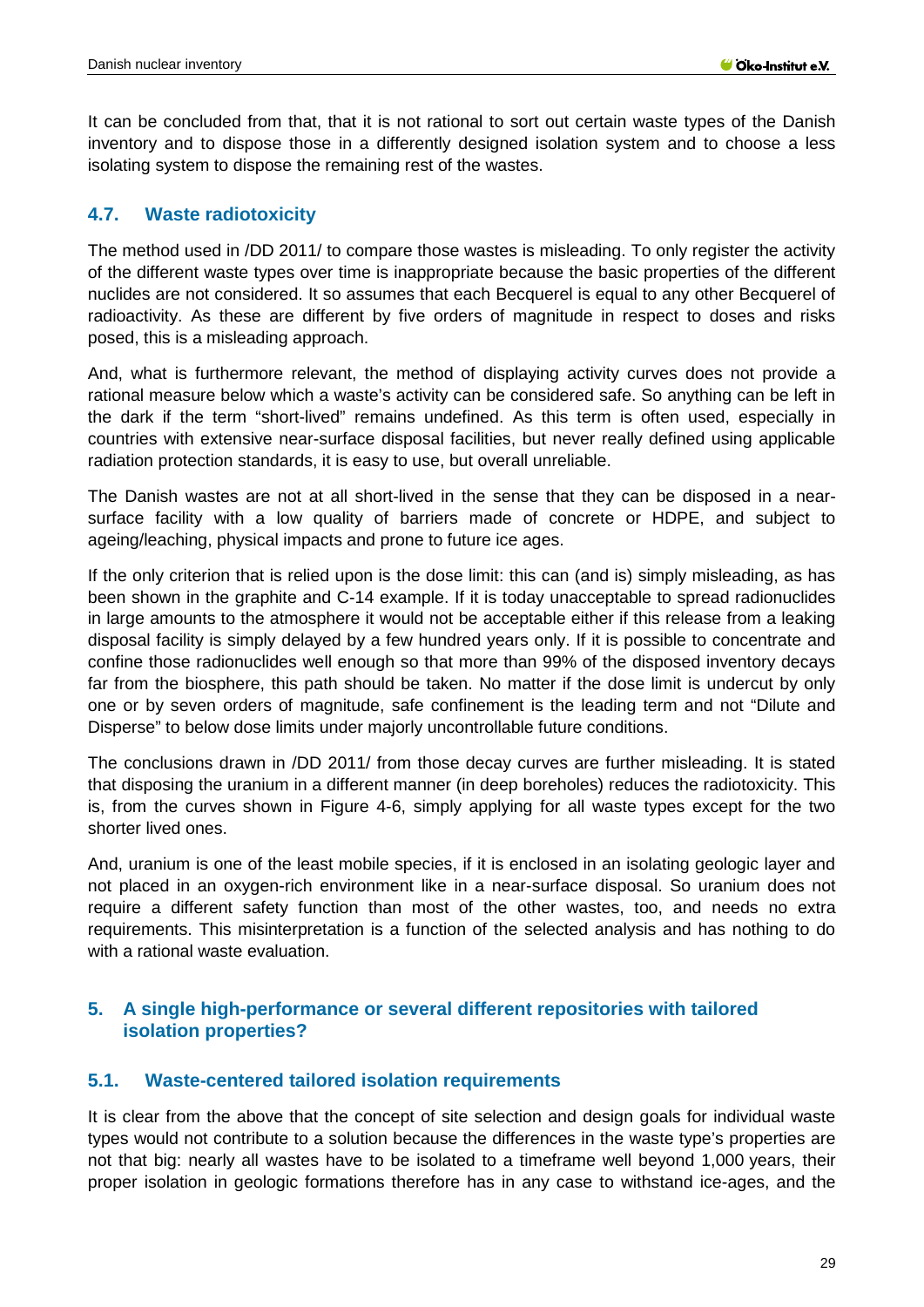spreading of mobile radionuclides has to be diminished to a high extent by a strongly reduced hydraulic flow and by strong sorption to prevent from re-entering the biosphere.

As the requirement of constant stability and integrity of the geologic isolation formation majorly defines its suitability, its size is rather an issue of secondary relevance. As diffusion through a compact natural clay layer is not a linear process, small inventories do not require linearly smaller sizes. A clay layer with less than 100 m in vertical size has a stability problem, even though the waste volumes to be emplaced and the diffusion of radionuclides might require less vertical size. A clay layer that extends from the surface to a depth of 100 m has a different stability problem: after the next ice-age about 50 m of its vertical size would not be in that place any more but eroded away, probably but not necessarily exchanged with fresh, but unconsolidated sediments. The consequence of this is that GEUS has worked under inappropriate framework definitions, that their main focus was not on finding a stable host formation (because the stability criteria were not even established and formulated) and their evaluation results are unsuited to identify suitable host formations.

# <span id="page-29-0"></span>**5.2. Waste isolation principles for the Danish inventory**

Due to the very different waste types a large variety of wastes occurs. The spent fuel from the research reactors is by three to four orders of magnitude more radioactive than other wastes in the Danish inventory (see [Figure 4-6\)](#page-27-0). As travel distances in dry clay layers of e.g. 40 to 50 m (in total 80 to 100 m thick) are sufficient to guarantee that all immobile radionuclides decay completely and that more than 99% of the few mobile species decay within the clay layer it is sufficient to identify such layers, to characterize those and to build a repository in that layer.

The fact that these high-performance isolation requirements would not be necessary for the less radioactive waste types is correct, but does it really make sense then to build two or more repositories to prevent from a "too sophisticated" isolation performance of a single repository that fits all? The technical steps for the disposal of 300 containers of uranium mill tailings waste in an operating repository means, at maximum, prolonged operation of the facility for a year, while the construction and operation of an extra repository for those wastes, e.g. extra boreholes, requires by far more effort.

All other technical requirements are non-linear, too. Construction, operation and closure of a shaft or transport opening is not very different if the repository is at 100 m depth or on the 300 m level. As 10 m depth is definitely unsufficient for isolation and to maintain the long-term integrity of the disposal layer, this "cheaper" solution therefore does not come into question either. So the difference in depth does not really matter if the minimum performance is to be guaranteed.

The borehole technology might be attractive for small inventories in terms of masses. But the authors of /DD 2011/ did not consider the large uncertainties of this technology any further. Those boreholes require a proper identification of suitable and large enough underground layers on an acceptable depth below surface with high-quality isolation properties. Current seismic methods provide data with a resolution of +/- 10 m, so geologic fractures, unsuitable sand lenses, etc. can only be detected if they are larger than that minimum resolution. So each borehole is connected to a large uncertainty that the layer on this specific location is unsuitable. Later corrections cannot be made, but the borehole has to be backfilled to the same quality as those with waste emplaced to protect the neighboring potential emplacement space.

Typical is that this high-quality isolation layer does not appear in the description of the borehole disposal method. It seems that this was neither realized nor taken into account. The evaluation is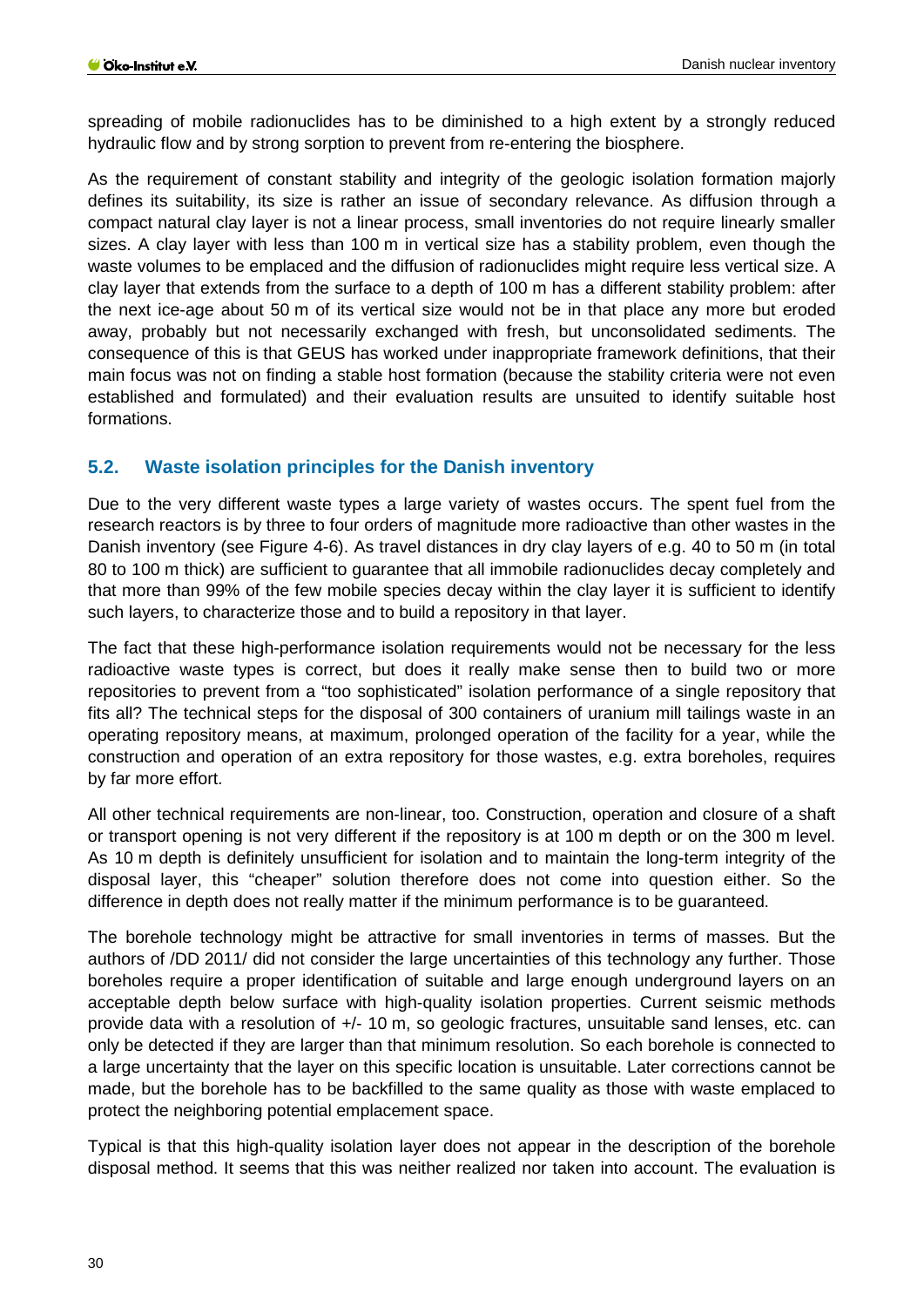therefore useless as the task was not understood at all. With that missing of the central element and misunderstanding of the central task, Denmark risks that the whole task will fail.

In a geologic repository the site suitability evaluation can be performed during the site suitability testing, from much smaller distance and hence to a much higher resolution. The repository's underground layout can be adapted to those underground exploration results, unsuitable areas can be avoided, and the risk that the available formation is unsuitable to host all the wastes so can be minimized. But the analysis in /DD 2011/ is too simple to discuss these risks and to compare those with other options. /DD 2011/ only drops this term but is unable to understand the concept fully. After that, the simple borehole approach can turn out as expensive as more than only one underground repository. "It looked so simple in the beginning and from the distance, but as we came nearer and nearer it turned out to be rather complicated."

So it is only wise to tailor the isolation requirements to the highest necessary waste category in order to cover all types of Danish wastes. The idea of tailoring three or four different repositories to the specific requirements of different waste types, and that all on the basis of expected simplicity, is neither technically nor economically nor ecologically sound.

# <span id="page-30-0"></span>**5.3. Inappropriate separation of waste types from the repository inventory**

How inappropriate the idea of tailored requirements for any waste type is can best be seen on the example of uranium mill tailings. This waste is by three orders of magnitude above clearance criteria, and it remains there over virtually unlimited times.

This waste requires proper isolation from the environment over virtually unlimited times. Specific requirements for these wastes are:

- to keep uranium isotopes from moving requires oxygen-free conditions (to keep uranium in its four-valent cationic form and prevent from oxidation to the more mobile hexavalent form),
- to prevent already existing or later in-growing radium-226 from moving fast, which can either be performed in a water-free environment, or in an environment rich in sulfate or by sorption on active surfaces, e.g. in clay,
- to prevent radon movement by a gas-tight environment (delay over one month is sufficient).

All these conditions can be provided above ground, they need not necessarily be performed underground. But above ground these conditions cannot be guaranteed over the virtually unlimited times, due to erosion, degrading of cover systems, or in harsh environments (e.g. during an iceage).

The fact that these wastes are worldwide disposed in above-ground facilities is caused by the fact that it is near to impossible to dispose million tons of waste in deep geologic formations. So the disposal above ground is a compromise between isolation/safety requirements and technical opportunities, given the large volumes involved. In the Danish case this mass is rather limited, so the argument that it is impossible to geologically dispose the material is invalid (150 ISO containers or 1,000 m<sup>3</sup> cannot be called a large volume). So why exclude this waste type from the inventory to be safely disposed? Neither the exceedance of the release criterion nor the limited disposal volume is reason enough for a separate solution for this waste, besides the practical question on what else to do with these wastes.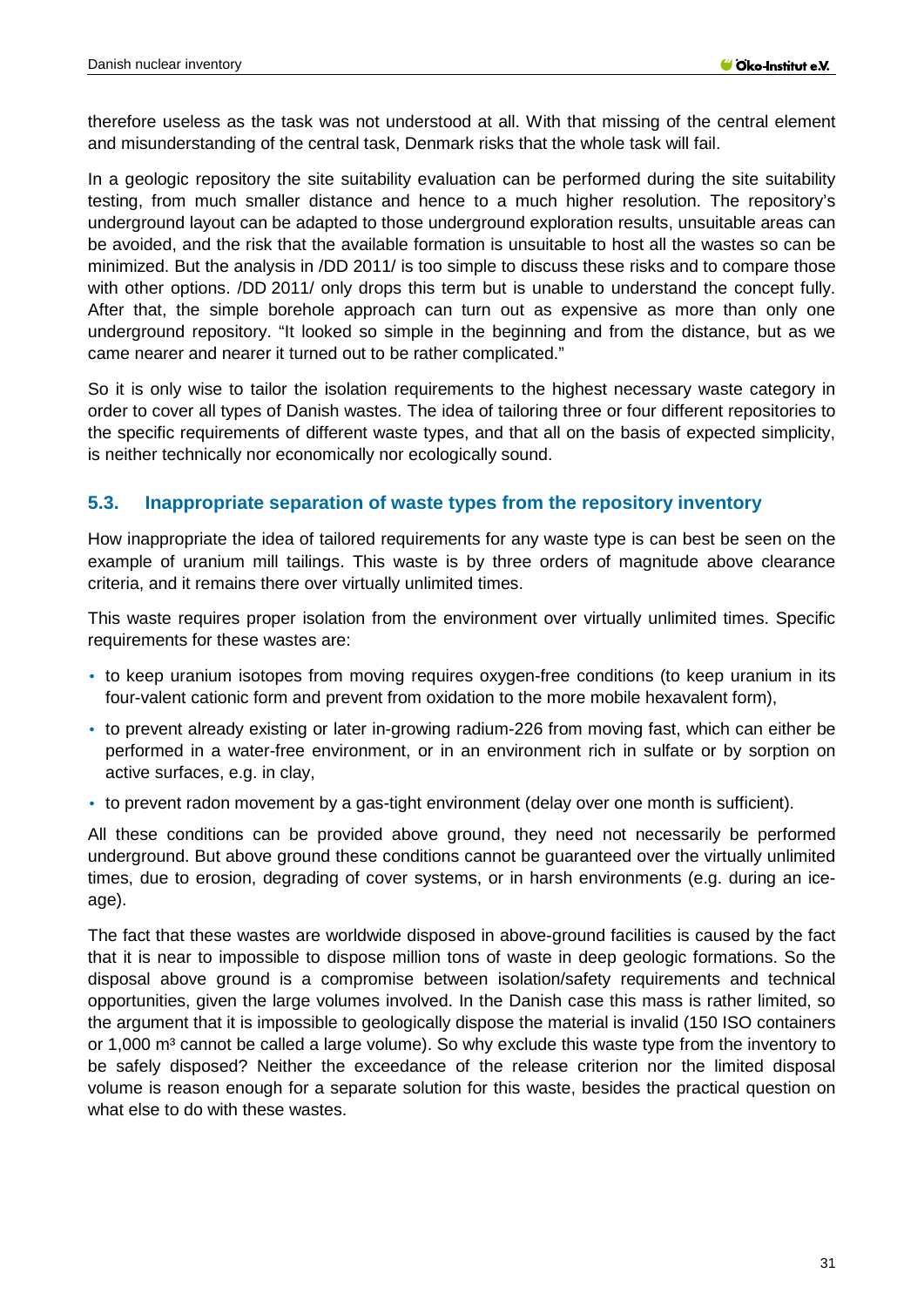#### <span id="page-31-0"></span>**6. Conclusions**

- 1. The method and criteria chosen to evaluate the feasibility of disposal are unsound from a safety standpoint because they simply ignore the basic principles of safe geological disposal.
- 2. The basic principle of isolating the wastes and to guarantee that the radioactive content decays in safe distance to any future people has not governed the site selection and site evaluation process.
- 3. Based on this fundamental error, the resulting site-selection process to search for suitable near-surface geologic situations is inappropriate. The criteria should have been instead to identify geologic layers of low or no hydraulic conductivity with a sufficient vertical extension of more than 80 m thickness, in a suitable depth (e.g. 300 to 800 m) and with a geologically predictable long-term integrity in Denmark.
- 4. The results of the performed site-selection process are useless as they are based on inappropriate criteria.